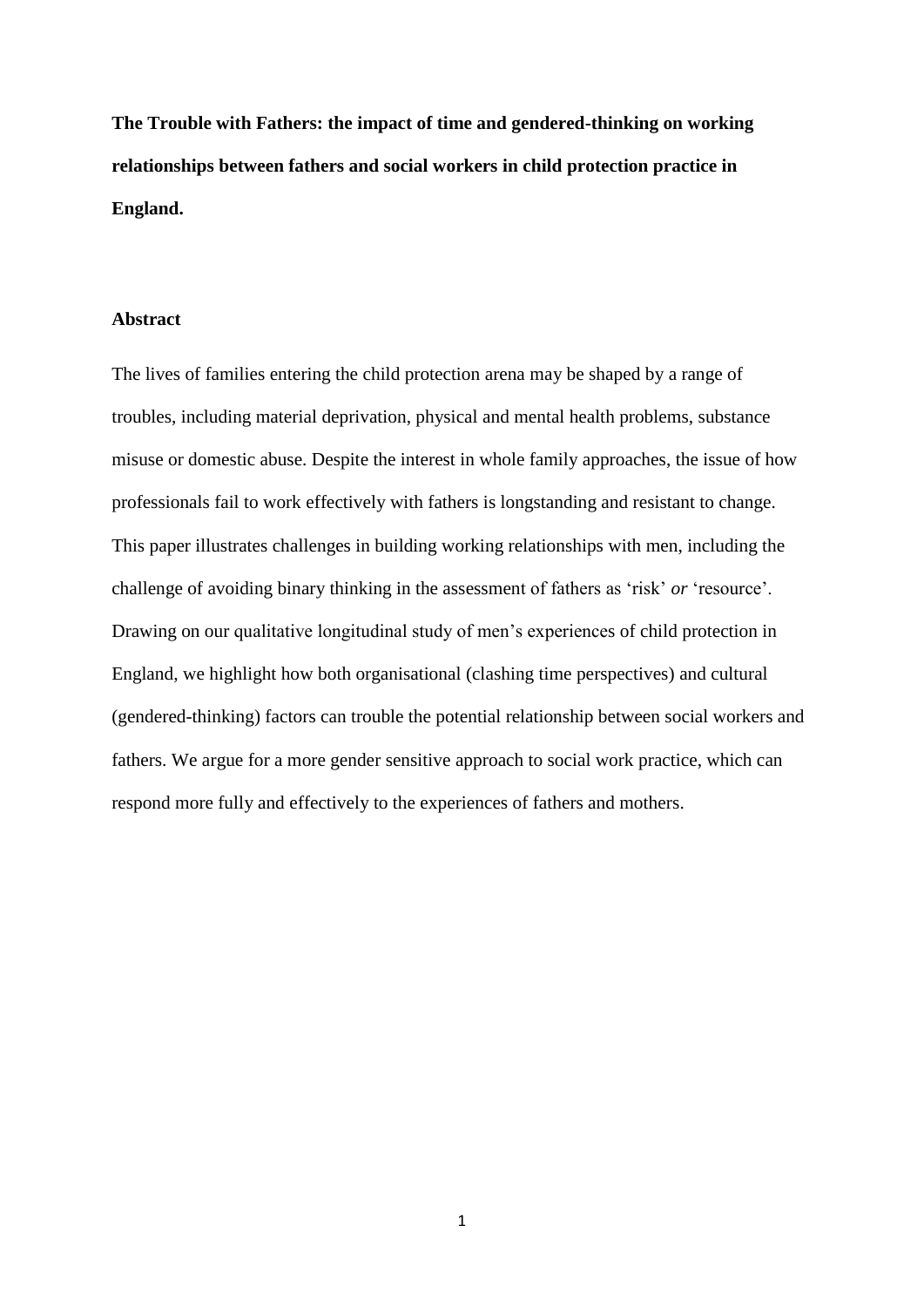**The Trouble with Fathers: the impact of time and gendered-thinking on working relationships between fathers and social workers, in child protection practice in England.**

**Introduction**. Engaging with fathers is yet to be seen as part of the "core business" of social work (Zanoni et al 2013) and the issue of how UK local authorities may fail to work effectively with men in families is longstanding (Scourfield 2014). There is currently a renewed emphasis, in social work, on both relationship based and strengths based approaches, and social workers and other professionals involved in child protection are encouraged to look for the strengths in families and to work collaboratively with them, even when children are at risk of serious maltreatment (Keddell 2014). Working *with* families to achieve change was part of the contentious UK Troubled Families Programme (Day et al, 2016; Author X et al, 2016). It is also a key principle of the 'Signs of Safety' approach to child protection work, which has recently been adopted by many English Children's Services Departments (Turnell & Edwards, 1997; Turnell 2012). The emphasis in both examples is on working inclusively with 'whole families' and on balancing the risks to children with the resources brought by the family network.

Yet despite the widely acknowledged and entrenched issue of father engagement, there is a notable absence of discussion about fathers within these models, raising the question of who is included in, or where the boundaries lie for a whole family approach? (Morris 2012). Nor do approaches such as Signs of Safety consider ways in which fathers may be positioned as 'troubling' either to the child protection process or to notions of family itself. In addition there is little or no disaggregation between mothers and fathers in terms of their experience of services. We suggest that building constructive working relationships with fathers in child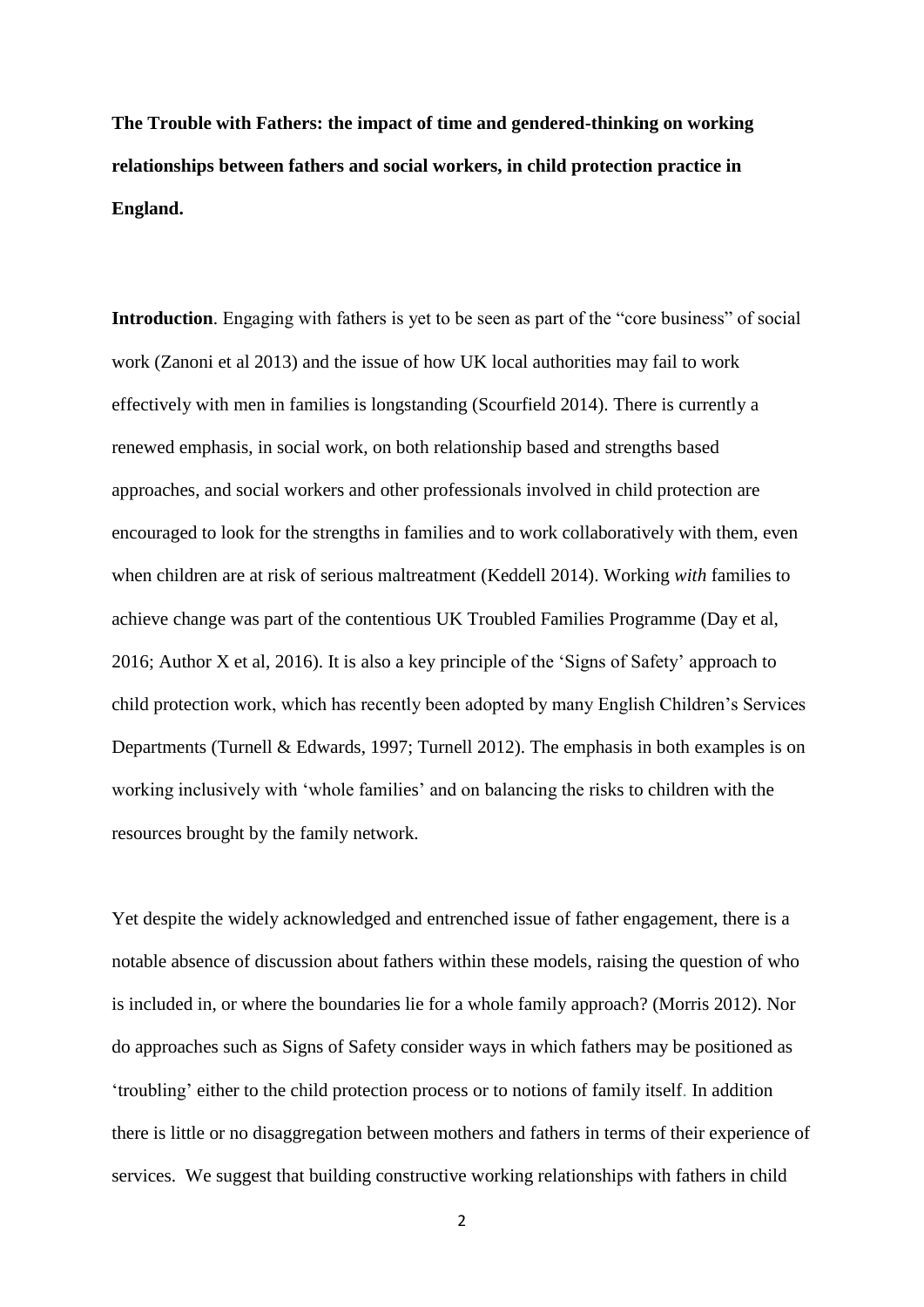protection epitomises some key challenges of implementing 'strengths based' approaches. This includes avoiding binary thinking, which may position fathers as *either* a risk *or* a resource, in favour of a holistic approach that can recognise and 'hold' the combination of risk and protective factors that either parent may present. We also suggest that fathers are more likely than mothers to be on the receiving end of binary thinking from professionals they encounter, which can have profound consequences for men, women and children (Author X, Bailey & Belderson, 2010; Morris, 2013). As a counter to this, strengths based approaches claim to offer ways to both hold families to account whilst also recognising their resources and capacity to improve serious child welfare concerns (Turnell 2012). However, the question remains as to whether, or how, such approaches respond to the particular and different circumstances of mothers and fathers, and what potential strengths based approaches have for addressing father engagement specifically.

In this paper we draw on qualitative findings from a longitudinal study of men's experiences of the child protection system in England, to highlight how both organisational and cultural factors affect, and can trouble the (potential) relationship between social workers and fathers. The data consists of interviews and case studies from participating men, and focus group discussions with social workers and managers, conducted in each participating authority. We argue the importance of understanding the full context of men's material and relational lives as fathers for developing inclusive child protection practice. Whilst the prevailing organisational interest in strengths based work with families is encouraging, we suggest that this does not necessarily or straightforwardly offer the solution to the problem of poor father engagement. One general argument we make is for a more gender sensitive approach in order to understand the experience of motherhood and fatherhood, and in turn, design or adapt practice and services that can respond supportively to this.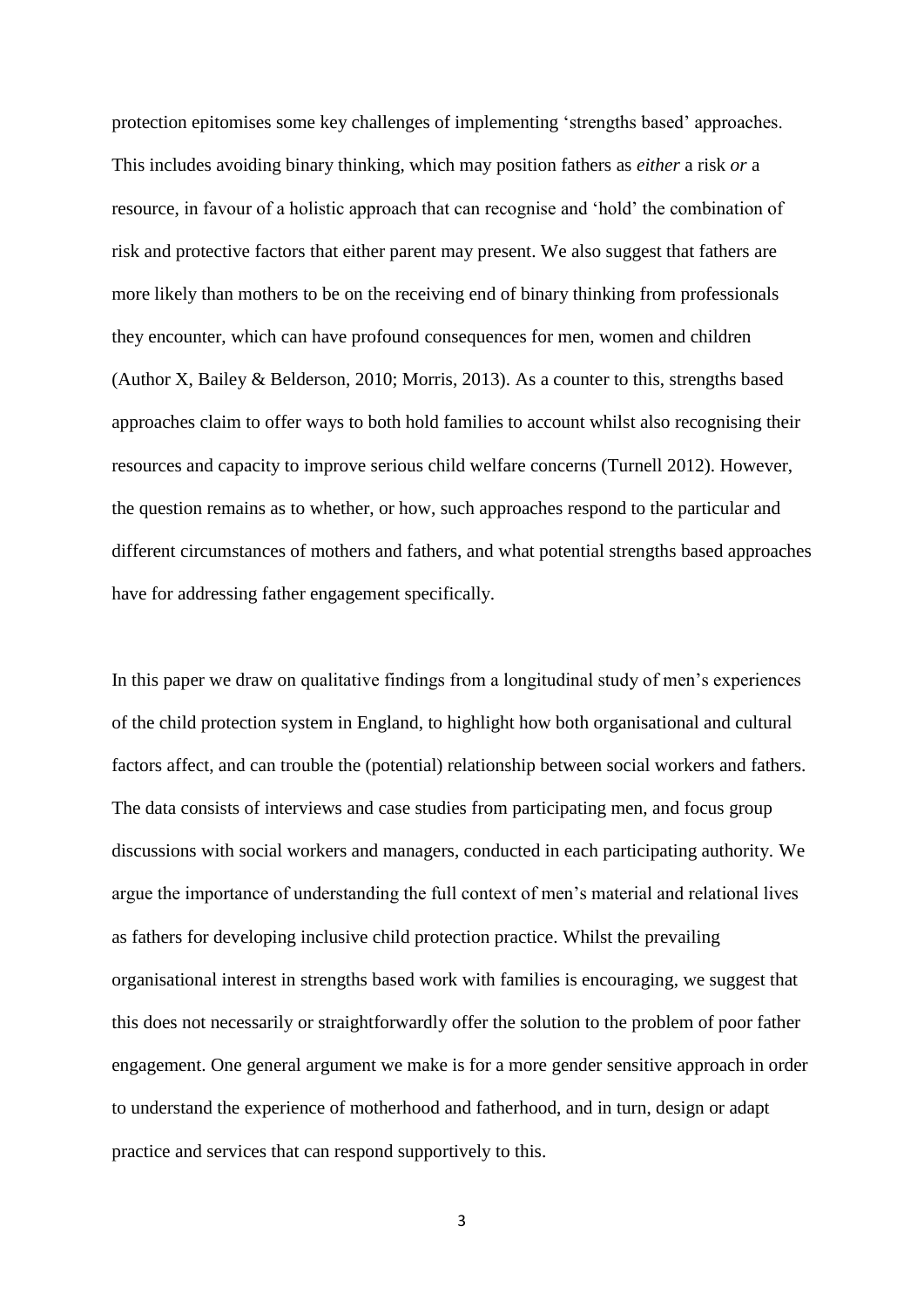#### **Background and context**

**The complexity of contemporary fatherhood***.* In the UK context and beyond, there is both continuity and change in expectations of fatherhood. Increasing attention to the significance of fathers' contribution to children's wellbeing (Lamb 2010) has added to the now widespread expectation that fathers will play an active part in their children's care (Dermott & Miller 2015). Yet, alongside this cultural shift toward 'involved fatherhood', there are continued anxieties about the absence of fathers in families, and more widely, of men in children's lives (Centre for Social Justice 2013). In addition, not all men are comfortable recognising themselves as involved fathers with some men doubting their competence in this role, or feeling a stronger affinity with a commitment to 'providing' (Henwood and Procter, 2003, Norman, 2017). This complexity is, unsurprisingly, also reflected in child welfare services, and more specifically within child protection practice.

**Troubling father engagement***.* Professionals in child protection continue to be troubled by difficulties in engaging men (Clapton, 2009; Osborn, 2014). Much of the attention of social workers is focused upon mothers who are held responsible for children's day-to-day care (Dominelli et al. 2010; Ashley et al 2013). Where fathers do receive attention from the authorities, it may be as a potential abuser, in which case the tendency may be to exclude them from the family rather than to address the identified issue (Scott  $&$  Crooks 2004; Scourfield 2006). Where men are not excluded, they may be assessed as the source of undesirable behaviour without other needs being taken into consideration (Rivett 2010; Forrester et al 2012). In these circumstances, assessments may not accurately reflect the combination of factors men present for children they care for, potentially endangering children and excluding men. Studies of English serious case reviews (of maltreatment related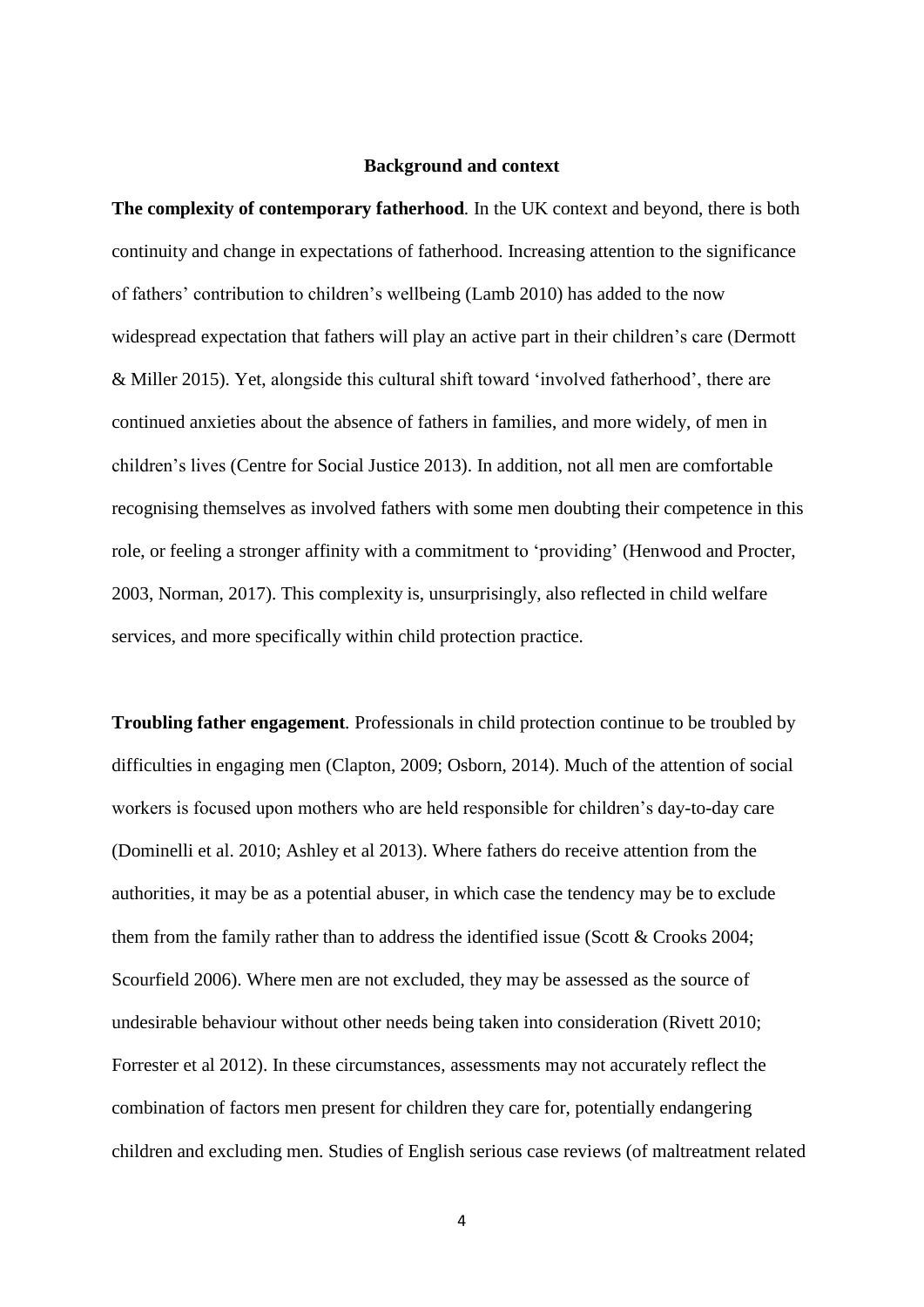death or serious harm) have highlighted inflexible and fearful thinking by social workers about the role of men in families and men's presence in the family home, with the nature of their involvement in caregiving often being overlooked (Author X et al 2010, 2011). Studies examining the safeguarding spectrum, from early difficulties where there are risks of harm through to serious abuse and neglect, have found that although men are often actively shaping family outcomes, they are frequently ignored either as a positive or a negative influence (Brown et al. 2009; Author X et al. 2009; Gordon et al 2012; Zanoni et al 2013).

**Child protection, family life and economic inequality.** The challenging economic circumstances of family life for many in the UK, especially those in insecure or 'precarious' work (Standing, 2011) has implications for men as carers and men involved in child protection concerns. Deeper poverty and the impact of deprivation as well as welfare reforms have been felt most sharply by children and their families (Social Mobility and Child Poverty Commission; 2014, Sayer, 2016).The inadequacies of the child protection system to take economic hardship into account has been emphasized in recent years (Featherstone et al 2016). In England, there are renewed claims that child protection places a disproportionate burden on those who are already marginalised (Bywaters, 2016). Bywaters and colleagues' study of child welfare inequalities in England, showed that children living in deprived areas are more likely to be on a child protection plan or looked after by the state (Bywaters, Brady, Sparks, Bos, Bunting, Daniel, Featherstone, Morris & Scourfield, 2015). It is increasingly argued that more equal societies and communities have fewer health and social problems than those that are less equal (Wilkinson & Pickett, 2007; Wolfe, Macfarlane, Donkin, Marmot & Viver, 2014). Further research may support the suggestion that lower rates of maltreatment be added to the list of benefits of a more equal society (Eckenrode, Smith, McCarthy & Dineen, 2014).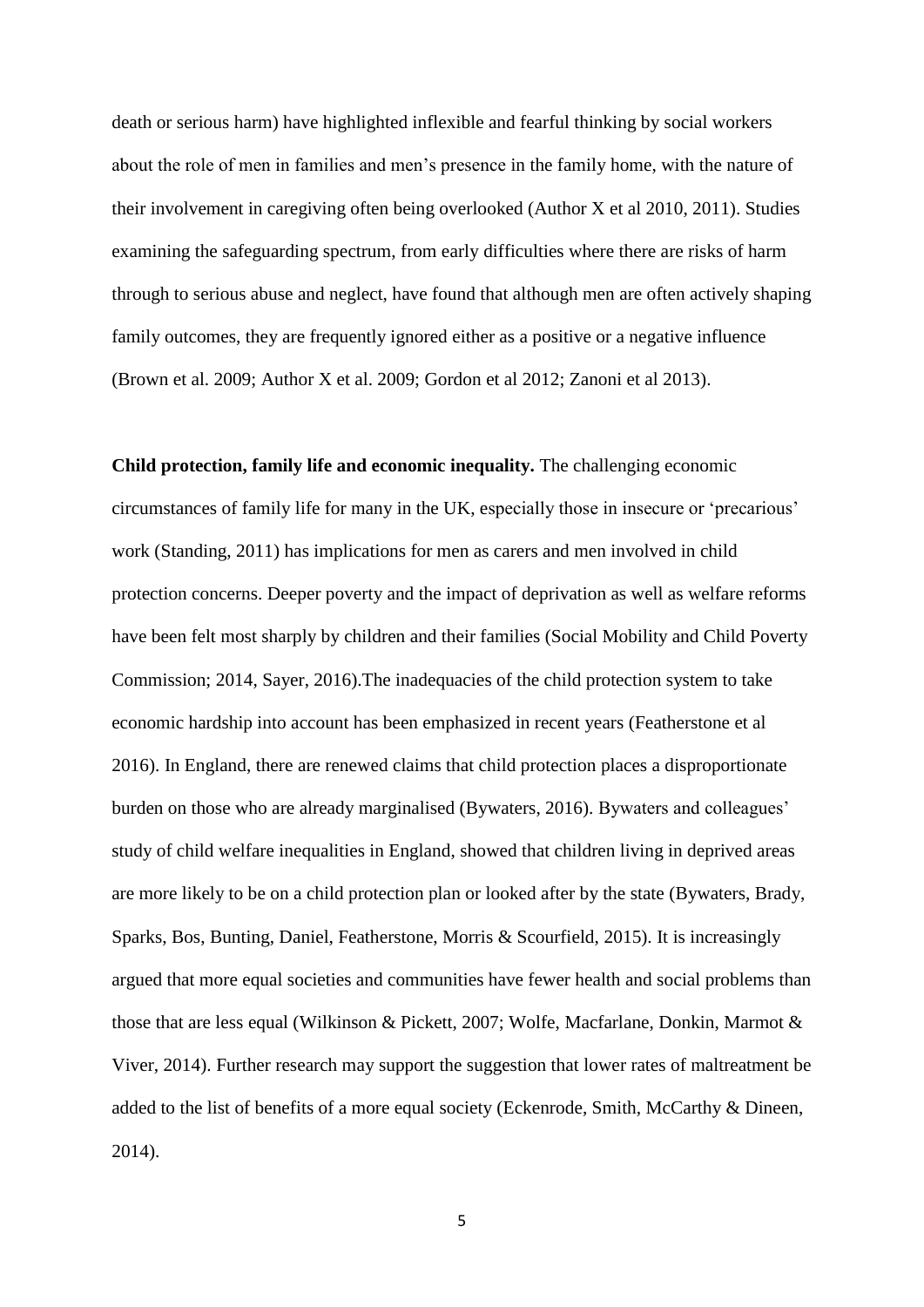**Current challenges for child protection practice.** In the UK, financial austerity and government spending reviews have seen successive waves of reduction in the amount of central funds available to local authorities. The requirement to retain statutory provision has seen deep cuts to many non-statutory support services, including services for men. While funds have been dwindling, the volume of child protection work has been steadily increasing. The number of children with a child protection plan rose from just over 29,000 in 2008 to over 50,316 children in 2016, although the year-on-year increase is starting to slow down (DfE, 2016). The increased pressure on children's services to protect children effectively can result in harsh criticisms of these services (Ofsted, 2013; Jutte, Bentley, Miller & Jetta, 2014). This fear of the consequences of being found wanting also tends to fuel the risk-averse policy and practice that Munro was so critical of in her child protection review (Munro, 2011). However, one response to Munro, and challenge to a managerialist risk-management approach to child protection has been to re-emphasise the value of relationships and relational practice (Featherstone, et al. 2016).

Relationship based practice, which has always been a cornerstone of UK social work (Howe 2014) foregrounds the reparative potential of the relationship between the worker and the individual, including, potentially, between social workers and fathers. The adoption of a strengths-based approach to safeguarding children emerged in the UK in the 1990s as a relationship-oriented way of addressing risk of harm whilst also working alongside the family (Turnell & Edwards, 1997). This formed part of the 'refocusing' of child protection, away from drawing increasing numbers of children into the child protection 'net' and towards greater partnership with families (Gibbons, Conroy & Bell, 1995).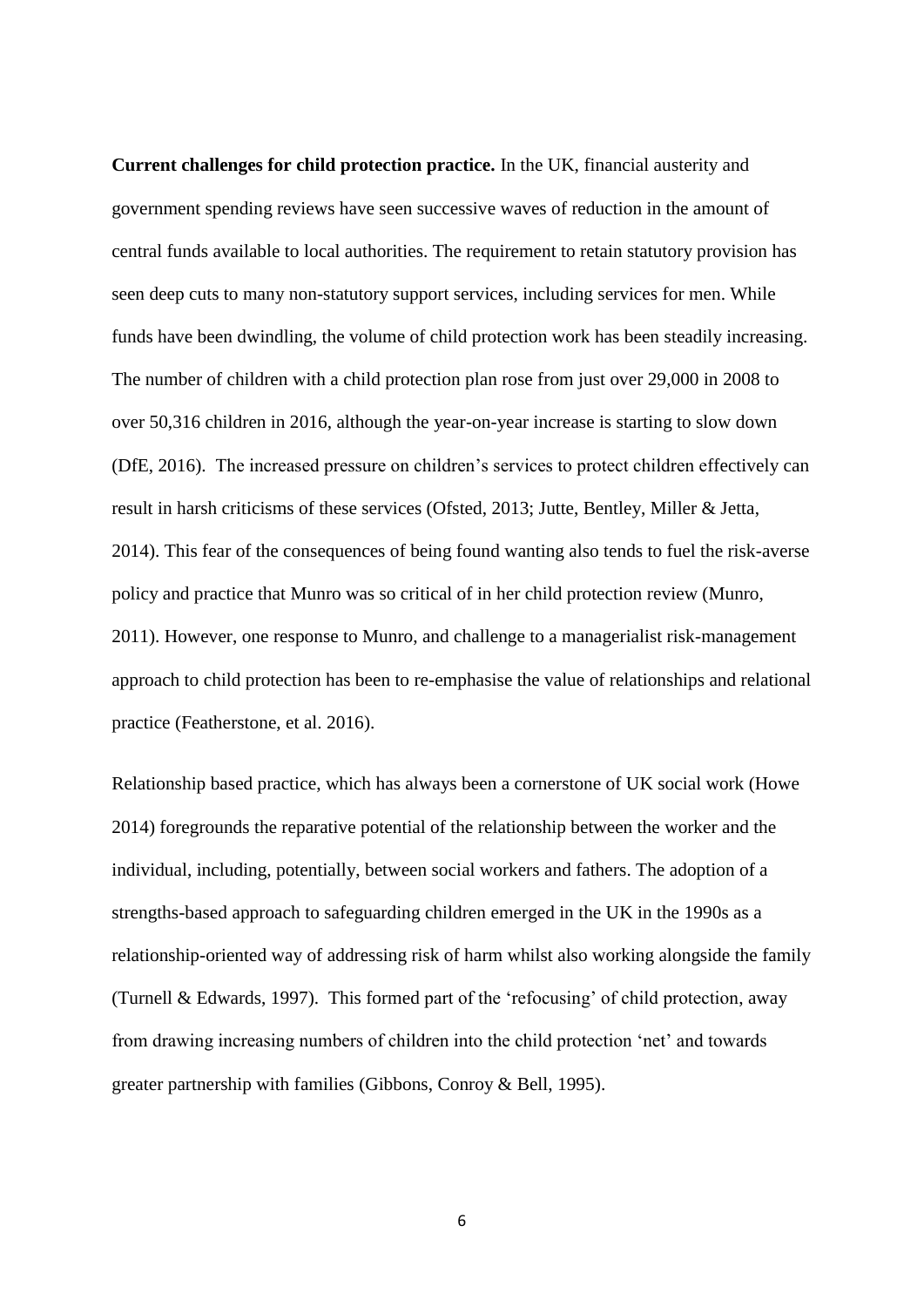More recently, there has been a renewed interest in strengths based models and substantial funding from the Department for Education's Innovation Programme has been directed to promoting and evaluating the 'Signs of Safety' model (Turnell 2012). Over and above the question of whether such approaches can respond to the specific issue of father engagement, other critiques also argue that unless the social, political and economic contexts within which families exist are explicitly recognised and addressed, these models will still focus on individual not structural failings (Roose, Roets, Van Houte & Vandenhole, 2013, Hingley-Jones & Ruch 2016).

So, in this troubling context of complex expectations for fatherhood, child welfare inequalities and political austerity, the persistent problem of developing services and social work practice which responds inclusively to men as fathers, appears multi-faceted and challenging. In what follows we examine particular aspects of this challenge based on our analysis of men's accounts of child protection, and focus group discussions with social workers and managers in the three participating English local authorities. We argue the importance of pursuing a holistic view of men's lives and contributions as fathers, the implications of gendered or fixed thinking about men in child protection, and centrality of relationship building for facilitating men's involvement in child protection planning, and, where possible, in their children's lives. Quotes from men are identified using a pseudonym and age for each participant. Quotes from local authority staff are identified as either social workers or managers.

# **'Counting Fathers In', Methodology.**

Whilst there is a growing literature on the barriers to involving men in social work practice, this has mostly been concerned with service delivery, and investigated from the viewpoint of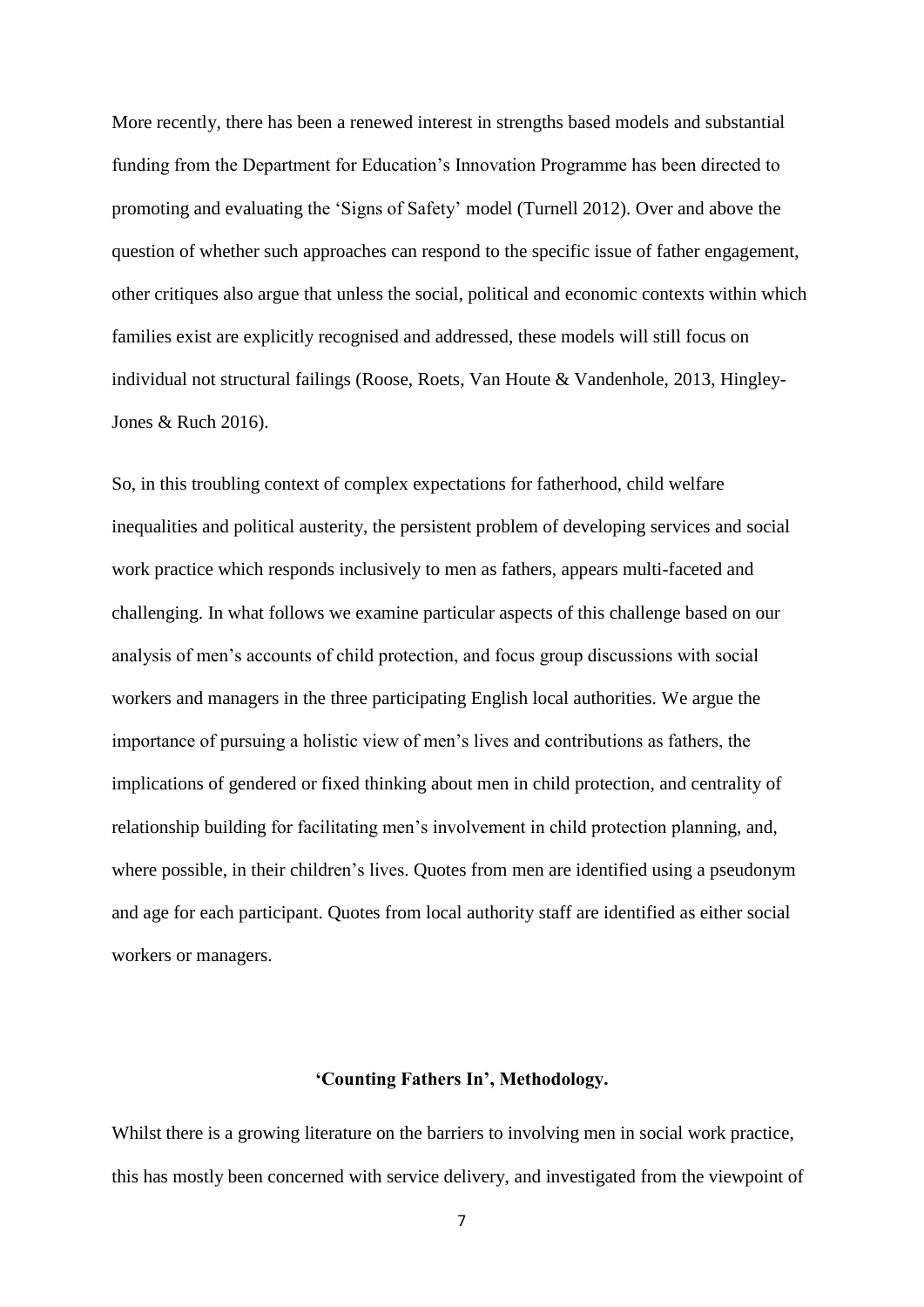professionals (Ewart-Boyle et al., 2015; Maxwell et al., 2012; Skramstad & Skivenes, 2015; Gordon et al, 2012). The aim of our two-year mixed methods project was to interrogate professional perspectives of men as 'troubling', by focusing on men's perspectives and investigating the encounter between men and the child protection system, as a process unfolding over time. The central innovative aspect of the project was the prospective, qualitative longitudinal (QL) study of men's experiences of child protection in three local authorities in England. This was contextualized by a wider, primarily quantitative, retrospective investigation of men's involvement in child protection via analysis of 150 local authority case files (50 per participating authority).

**The qualitative longitudinal (QL) methodology.** QL methodology (Neale, Henwood & Holland 2012; Thomson 2007) was used in order to develop a prospective study of men's experiences of the child protection process over a 12-month period following the making of a child protection plan. The QL study consisted of two in-depth interviews; one at the start and one at the end of the 12 months, with approximately monthly phone calls in between. It involved looking back, at men's histories, relationships, fathering experiences and past encounters with welfare agencies, and accompanying them forward, into the current encounter with child protection. The QL methodology enabled a mapping of men's encounters with formal or informal support or monitoring systems, their responses to welfare agencies, the changing material and relational circumstances of their lives, and their strategies for material and psychological coping over time.

**Sample.** Eligible men were identified during the planning of Initial Child Protection Conferences. They were approached by the independent chairs of the conference or the social worker and asked for permission for a researcher to contact them to explain the study. We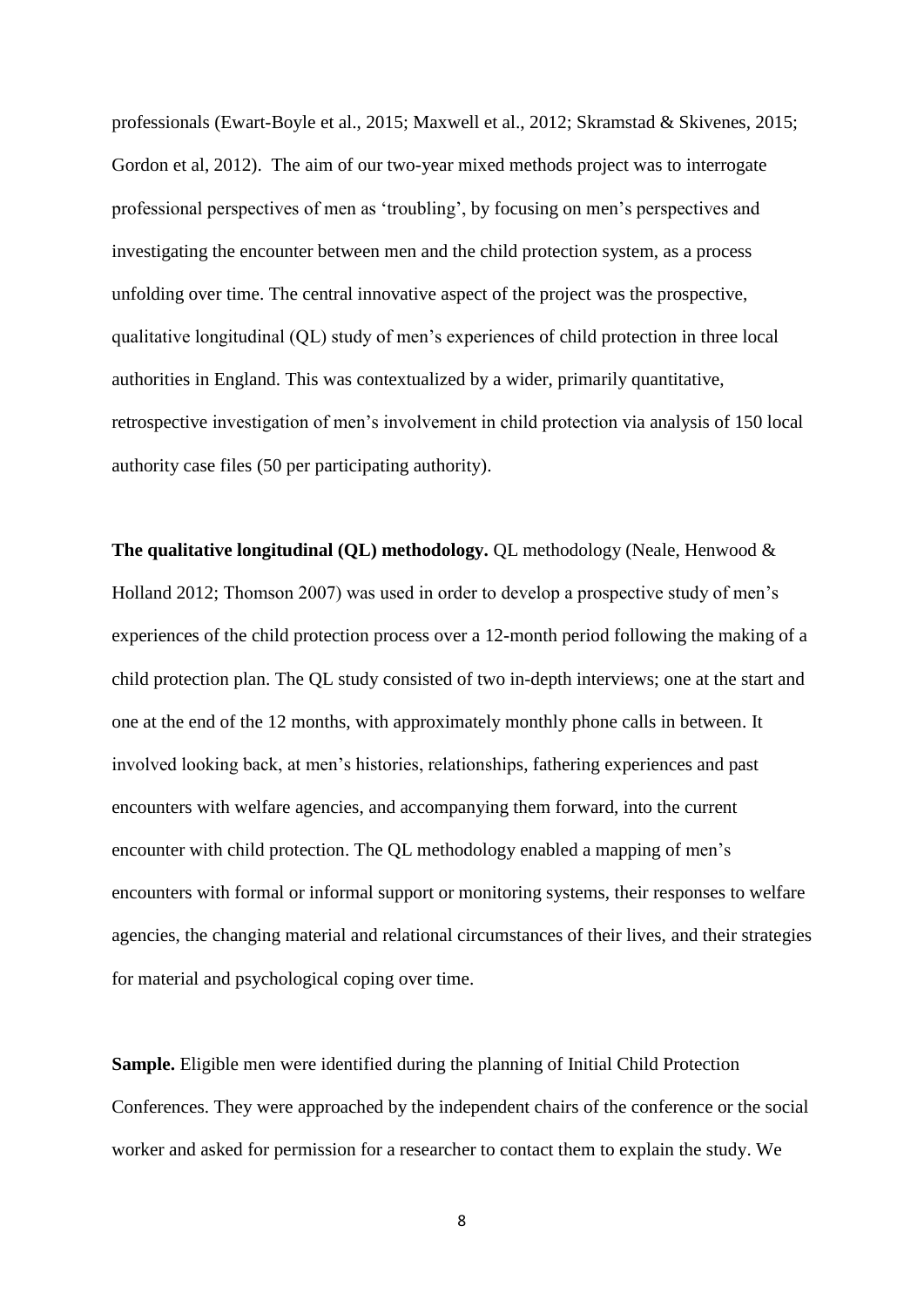contacted 40 men directly and recruited 35 into the QL study, with at least ten from each local authority. These were resident and non-resident fathers, birth and step-fathers (and some who were both). We also recruited men who were in a partnership with the child's mother, and those who were separated from her, men who were seen as implicated in the child protection concerns and those considered by the local authority as a protective factor. Alongside the men, we recruited six mothers into the study (all current partners of participating men and all birth mothers to the child with the child protection plan). These mothers took part in an in-depth interview at the start and end of the 12 months, to offer some comparative data on their experience of the child protection process.

**Limitations of the sample.** Almost all participating men were White British. Only two men were from a minority ethnic group, and one other was White European. However, the sample did reflect the ethnic profile of the three participating authorities. We were also unable to recruit any very young fathers. Our youngest participant (a birth father) was 21, although others were very young when they first became fathers. A further limitation of our sample is that the views and experiences of men who were not invited to, or did not attend, the initial child protection conference are under-represented. Whilst conference chairs and social workers helped us to access participants, the independence of the research was explicit in the recruitment material and in our opening discussion with eligible men. The men's recognition of our position and role as researchers also developed over time as their (trust) relationship with us grew.

## **Significant overall findings**

Our QL design involved thinking methodologically, substantively and theoretically about time (Adam, 2004; Andrews, 2014). A key aim of the study was to examine the child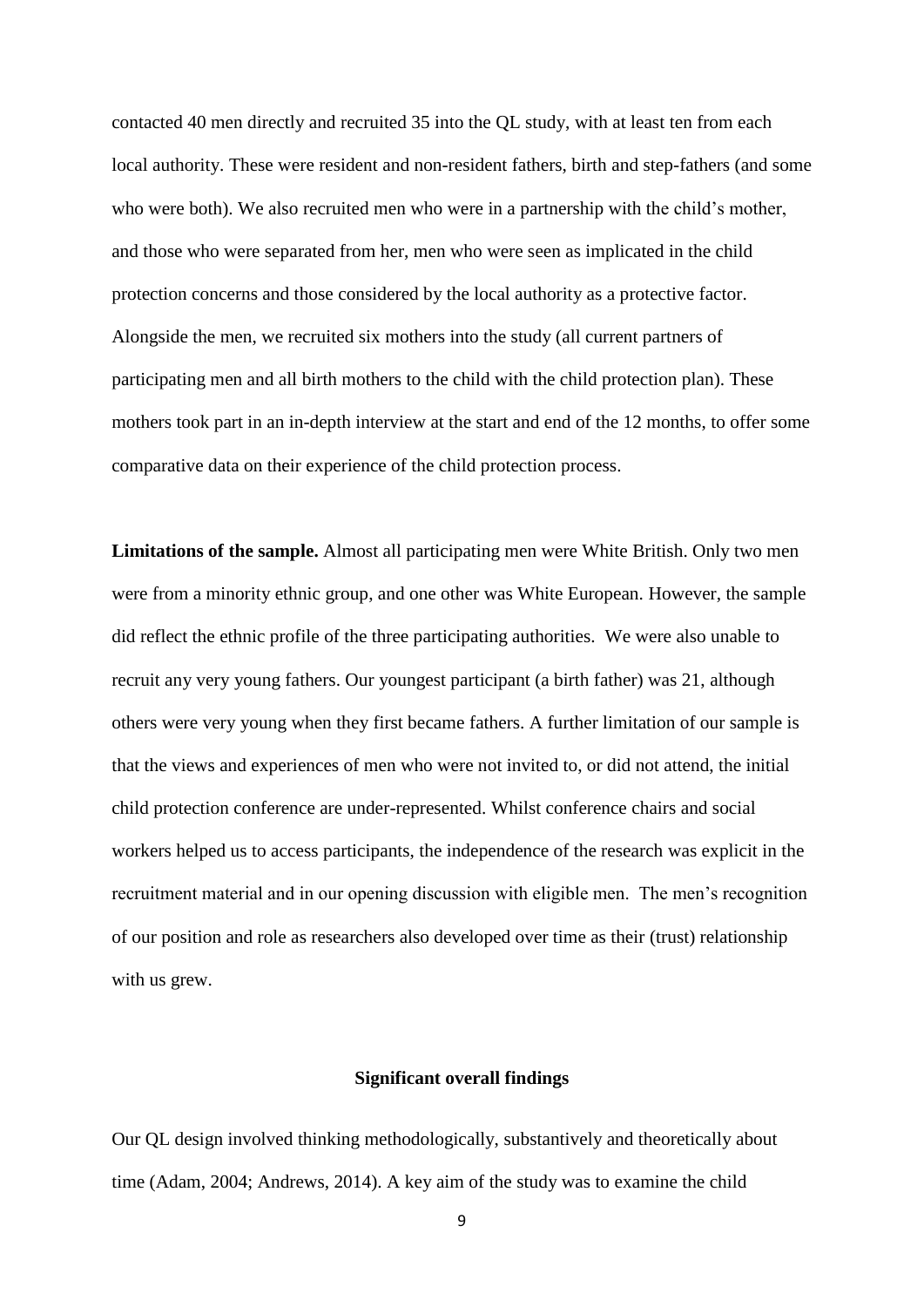protection system as a dynamic process that plays out over time, and which may have particular staging points both for the man and for the system. We sought to understand men's perception and experience of child protection practice, with a focus on the timing, pace, and any change of approach by social workers or other professionals (for an early discussion of temporal aspects of child welfare practice see White, 1998). A key finding was the clash of time perspectives between the men and child protection professionals, with each appearing to experience time in a different way.

For men in our study, the child protection process produced a powerful perception of social work as both 'rushed *and* slow'. As time went on, and men began to be able to reflect on what had happened with the child's case, (and in their own personal and family lives), they would describe short or sudden periods of action by social workers followed by what they saw as long periods of delay. One man, Anthony (a non-resident birth father who later came to have shared care of his children) expressed this succinctly: *"there is a cycle of urgency followed by non-action*". This perception was linked to men's tendency to see the reliance on formal meetings as repetitious, but also revealed the significance of men's understanding of both the purpose of child protection practice, and the mechanisms by which it is implemented Seeing social work as 'rushed and slow' frequently led men to question the credibility or capacity of social workers, and to lose faith in the child protection process. Events that appeared to generate a 'rushed' period of social work activity included the initial child protection enquiry (culminating in the initial child protection conference, or ICPC), and allegations of domestic abuse or violence. In both of these contexts, men in our study commonly perceived social work practice as reactive and also gendered, and drew on both their personal experience and on wider cultural ideas about gender and parenting to explain this. For example, here, William and Kyle reflect on their experience of child protection meetings and how men's emotions and role as a parent was responded to by professionals.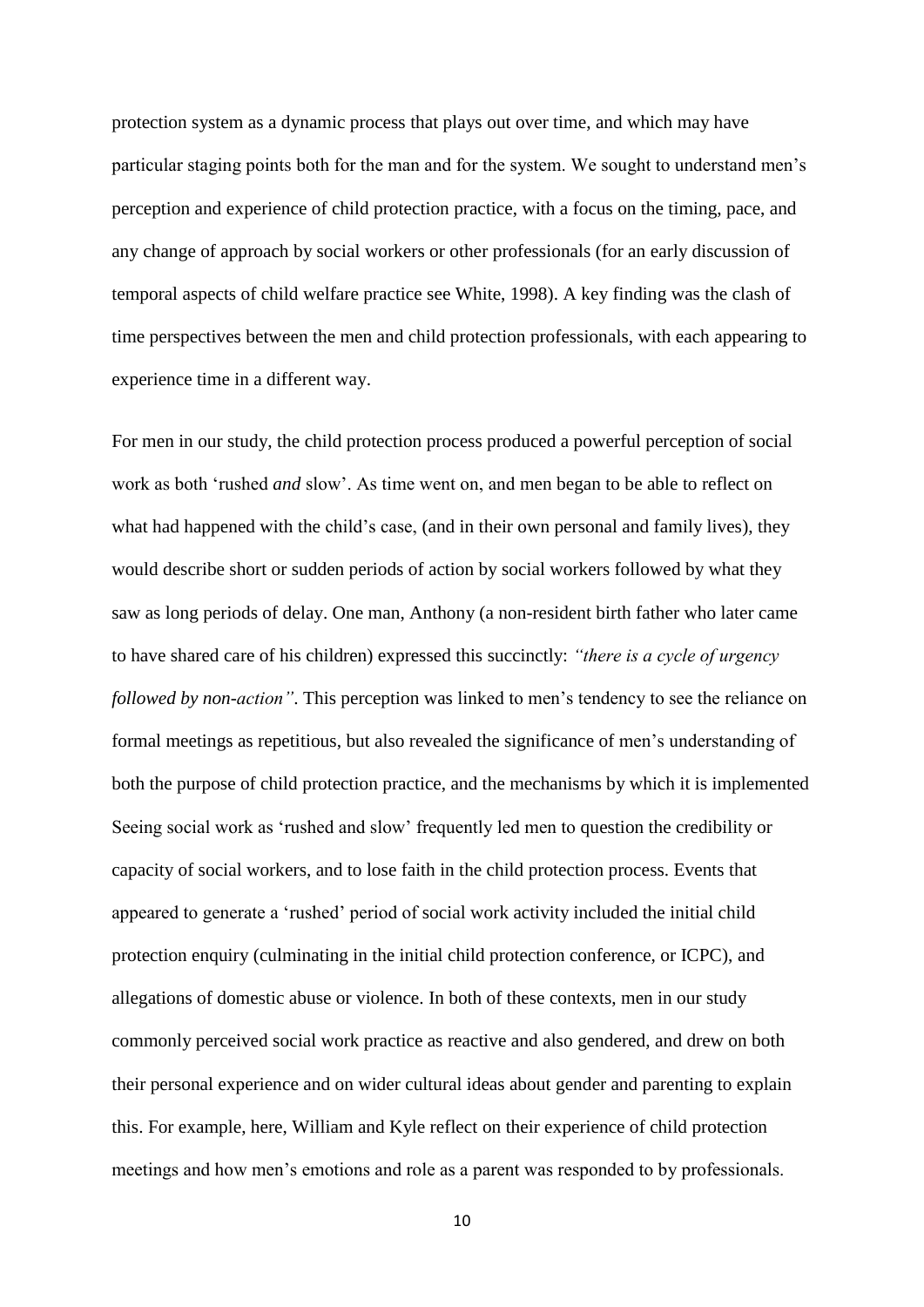*I feel like I want to say stuff but I tend not to, I just tend to hold back… If I'm chill then people think I don't care but if I really blow up they'll think I'm aggressive (William, nonresident birth father, age 21)*

*All you hear about is how you are going to support the mother and how you are going to help the mother, you don't hear anything about the father (Kyle, non-resident birth father who became the main carer, age 30)*

Our study therefore also interrogates the question of gender difference, and gendered thinking, in child protection practice. The analysis considered which aspects of men's experience related specifically to their position as men, and as fathers, within a wider organisational and societal context. One social worker described this in terms of enduring cultural norms about parenting: *It is such a powerful cultural thing that children stay with their mothers and fathers leave!* The participating men and social workers identified situations in which gender difference may make a difference for men's involvement in child protection. Across the participants' stories and in the focus groups there was recognition that emotions such as anger were interpreted and 'tolerated' differently for men than for women. As indicated by Will's comment above, men's expressed emotion can 'trouble' the encounter between men and social workers, or constitute a form of double jeopardy. Where men perceived such gender difference, there tended to be a corresponding sense of unfairness. This was most often in terms of making comparisons between mothers' and fathers' treatment within the child protection process, including how and when their perspectives were sought, how these were interpreted and included as part of the child protection plan, and what balance of accountability and support was offered. Men's perception of fairness was therefore predominantly related to expectations of equitable treatment or even-handedness on the part of social workers and the 'system'. This included wanting recognition as an involved caregiver, or due consideration as alternative carer for their child (Ribbens McCarthy et al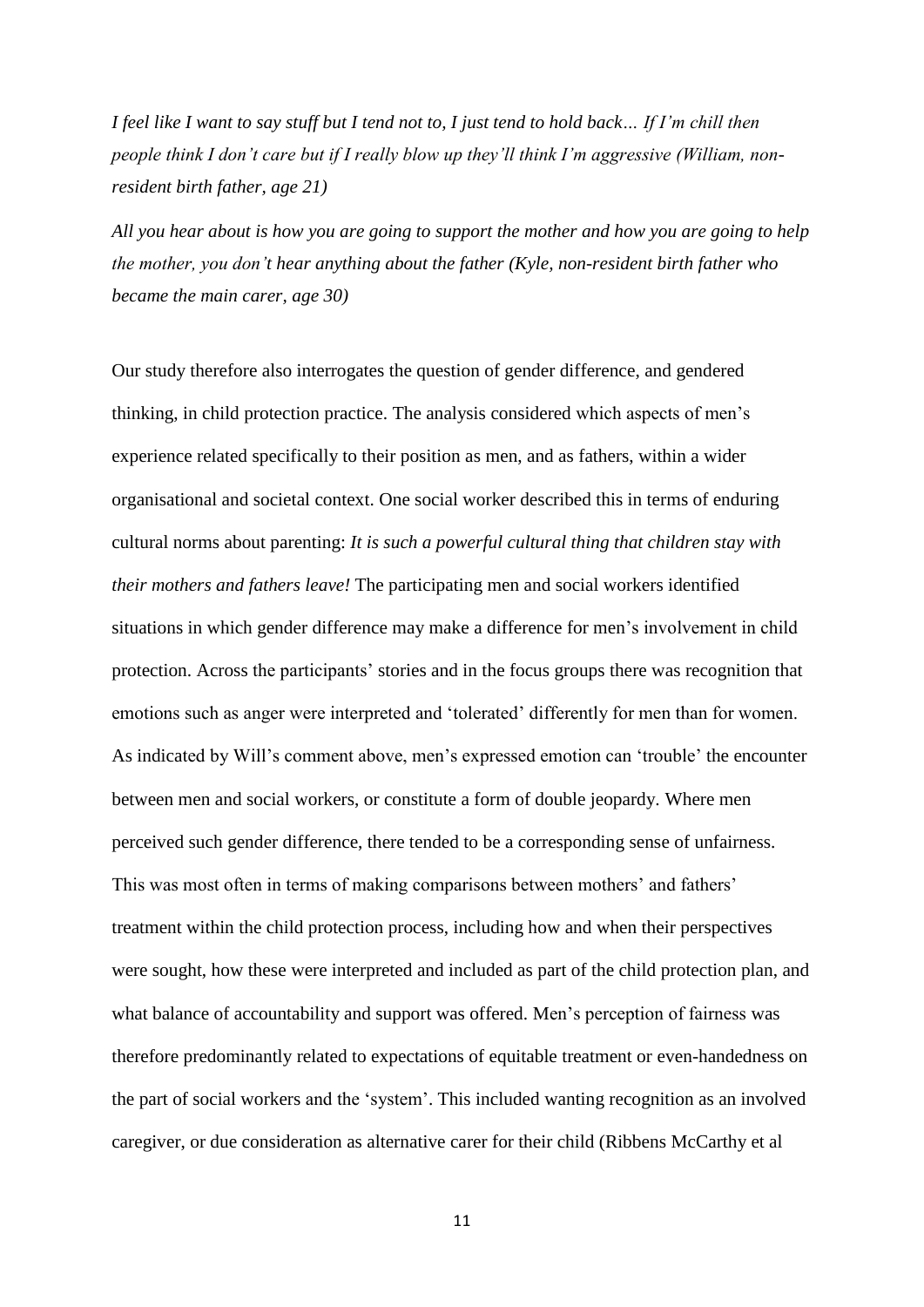2003). In the discussion that follows, we examine in more detail some pertinent examples of where the issues of gender and also of time and timing, affected men's involvement in the child protection process and often, in their child's life. We present these using the participant term: 'getting a fair hearing'.

#### **'Getting a fair hearing'**

An important context in which men made connections between gender and 'fairness' was in relation to how men's and women's perspectives were sought out and considered as part of the child protection process. Here we draw together examples where men's accounts were contested, either by mothers, social workers or children. In such circumstances, men's concern, and often their experience, was that they would struggle to receive what they viewed as a 'fair hearing'. This initial point is important in that despite the ethos or language of 'enquiry' attached to the compiling of social worker reports for a child protection conference, men tended to view the process as an 'investigation', in which issues including the timing or prioritising of different accounts took on particular significance.

*The investigation has to be as thorough from the father's perspective…you know you should feel you have had a fair trial for want of a better word and at no stage did I ever feel that (Seb, non-resident birth father, age 46)*

This suspicion over how enquiries were handled was more heightened where men were nonresident fathers, and/or where they were in dispute with the child's mother. A pertinent insight here comes from the minority of men who experienced a particular organisational strategy for managing the initial child protection conference (ICPC). Sometimes described as a 'split' conference, fathers and mothers can be asked to attend separately, in order to contribute without risking direct contact or conflict. In principle, this strategy is often assumed to constitute an inclusive approach to working with men, but in practice it may be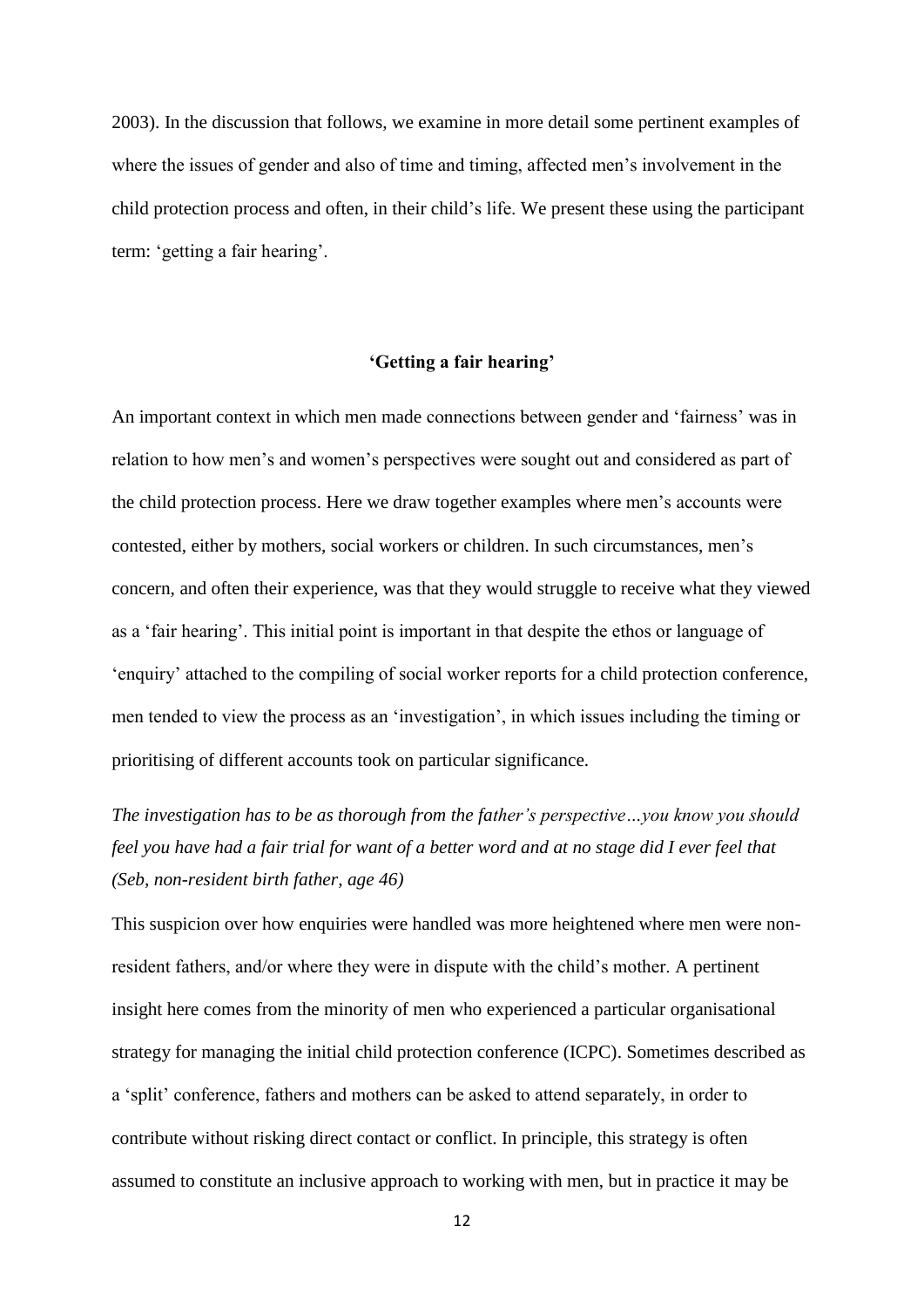perceived differently. Seb, Anthony and David were asked to attend the conference separately from their ex-partners. In all three cases, their allotted time was after the meeting with the child's mother, and this was interpreted from the outset as prioritising the mother's perspective.

Seb was the focus of the child protection concern, having slapped his teenage daughter during a row which had escalated. Whilst Seb accepted responsibility for his actions, he felt that he had been strategically excluded from the family, and invited to the conference on a false premise; not to be consulted, but instead to hear a 'verdict':

*I said, you are asking me to come at 5 o'clock so I won't be seeing the panel, so you are actually not asking for my views, you are actually asking me just to listen to the outcome…I said, you know why can't you be honest about it? (Seb, separated birth father, age 46)* Anthony was not the focus of the child protection concern, but due to ongoing conflict between him and his ex-wife Gayle, he was asked to attend after the meeting with her. Anthony accepted this, but felt that his views were not taken seriously and that this was evidenced by the content of the child protection plan.

*This is the plan…this is the bit that I got them to add in, but it was just the way they noted it down, it just strikes me that all that was in place before I even got in the room, and so my input is very limited. (Anthony, separated birth father who later came to have shared care, age 45).*

Seb's case has additional relevance as he illustrates a particularly challenging circumstance, for both a father, and the social workers involved. Where the child protection enquiries involve the alleged abuse of a child and the man either contests or contextualises the child's (or mother's) account, then the stakes for 'hearing' and deliberating over different accounts are very high for all concerned. Seb acknowledged professionals' prioritising of his daughter's perspective, but still felt shocked, and then angry, at the way his attempts to account for the incident were interpreted. In what follows, Seb is reading from the social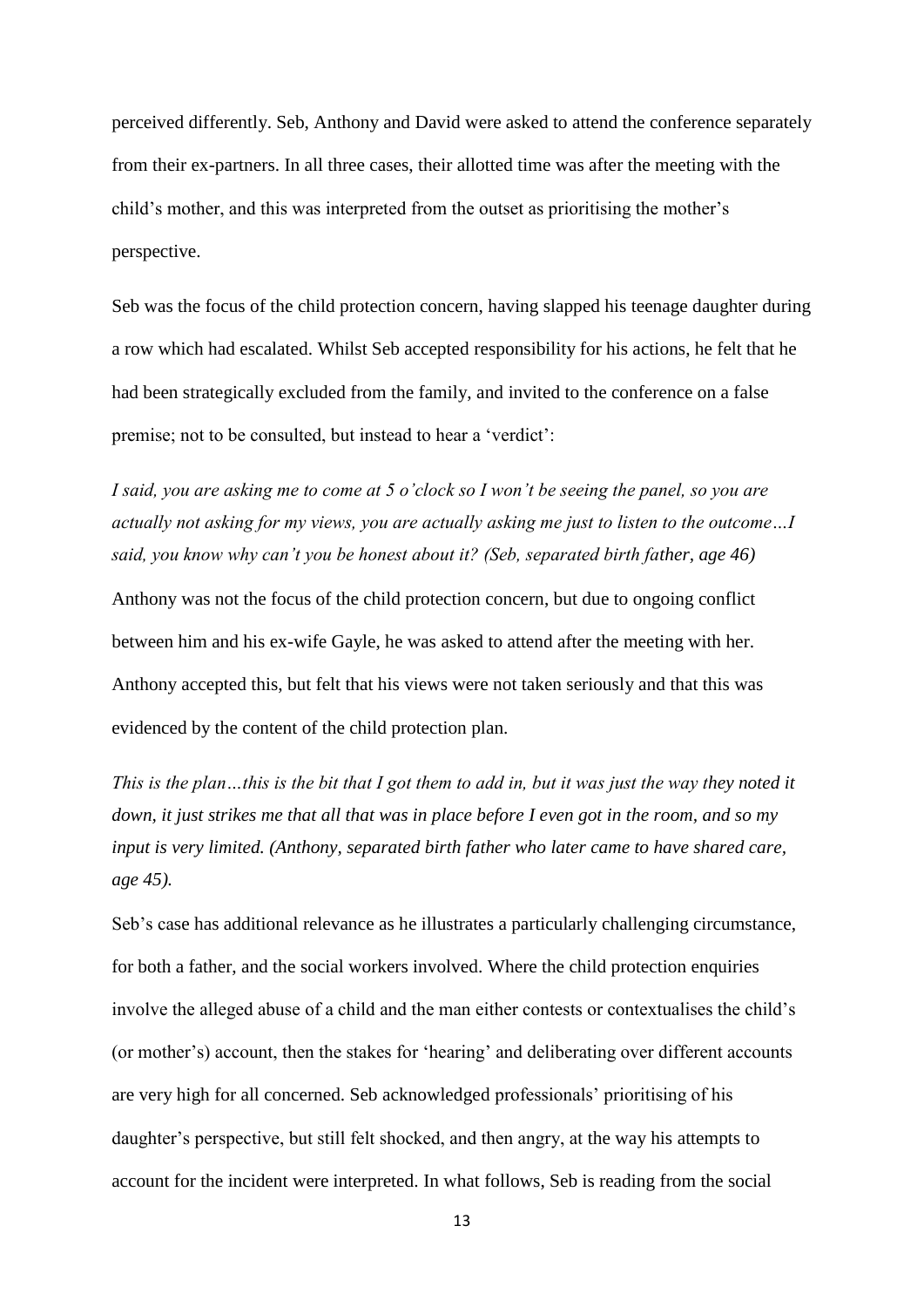worker's report, and then challenging the judgement he feels is made. He goes on to try to reconcile the role of child protection professionals, alongside his sense of entitlement, as a father, to be heard and included:

*'This demonstrates that Seb shows no remorse for what he has done & blames Claire for everything'…I never said it was her fault, I said she is challenging to manage and cope with…You know how do you show remorse for something like that? You know what is the correct way to show it to a Social Worker?* 

*I thought I would feel able to speak freely and honestly with the social workers and talk about the entire situation, I don't feel that is the case at all and that is the piece I am most disappointed and frustrated with - in my case the father's voice is irrelevant and, I get the fact that it is about child protection so the child has to be respected, I am not naive in that respect, but if you are working in Social Services to help a family, then why are you not actually helping? (Seb, non-resident birth father, age 46)*

Seb's case raises several important questions about social work practice with men. He identifies the issue of 'remorse'; whether, and how, as a father, he will be able to have an account of his actions accepted as remorseful. His experience was that any attempt to explain his family history or cite his daughter's behaviour as a factor was interpreted as an avoidance of responsibility; contextualisation was seen as minimizing. He also raises the issue of a potential tension between 'believing the child' and 'hearing' the perspectives of parents; he calls on social workers to help the family as a whole rather than removing the father from the family and then leaving him feeling isolated. Seb's working relationship with the allocated social worker did not improve. He attended a series of supervised contact sessions with his youngest son, and was then told there were no concerns about his relationship with him, or his eldest son (who was 19).

Seven months after the ICPC Seb and his wife were divorcing, and Seb had only minimal indirect contact with his daughter. He had decreasing communication with the social worker and then withdrew completely from the process. He explained this in terms of an attempt to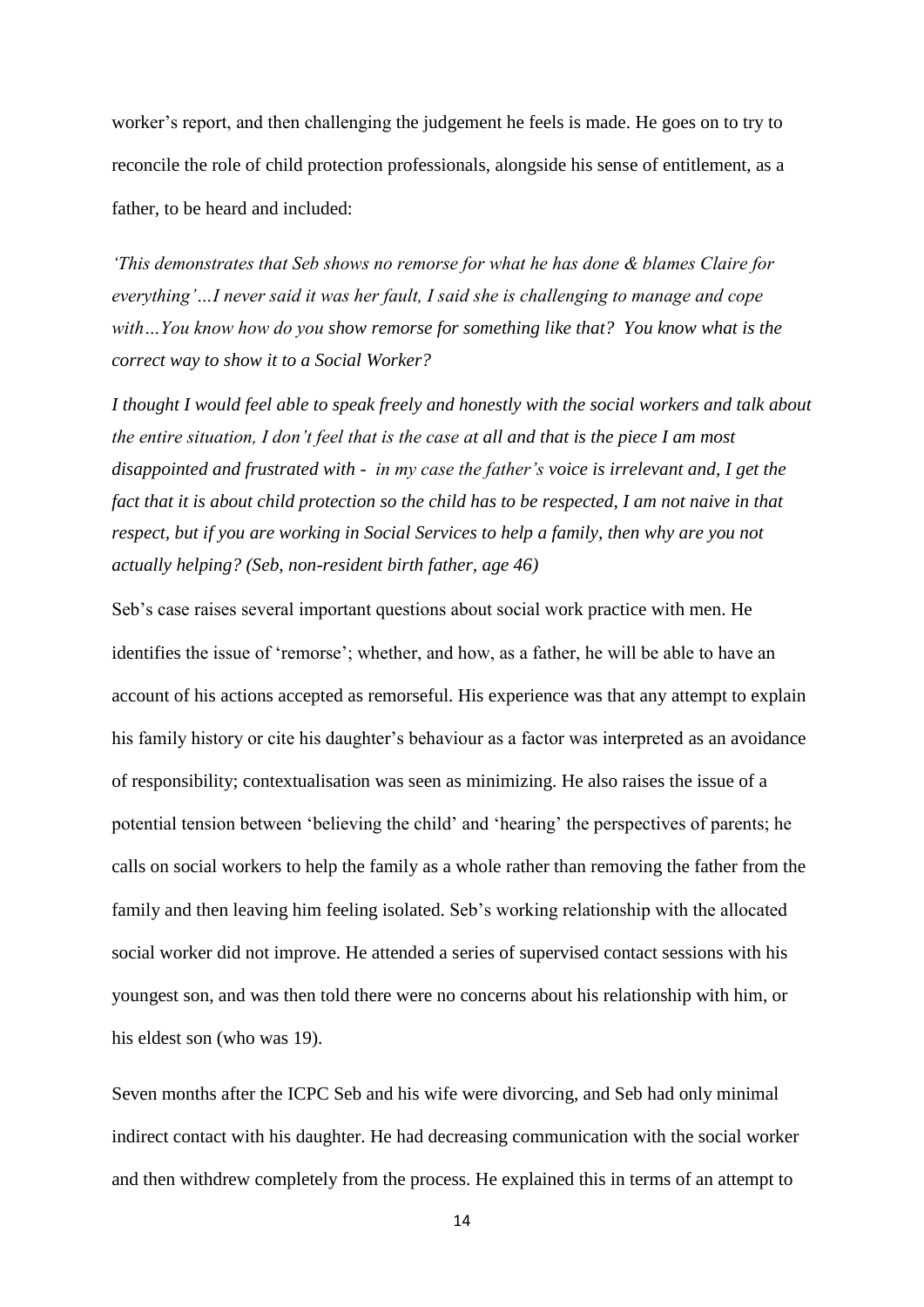exercise some control and to show his contempt for the organisation. Seb was very worried about his daughter, who was now receiving a mental health service, but felt he had no support to try to rebuild a relationship with her. After twelve months, Seb was seeing his sons regularly but still only had occasional indirect contact with his daughter. The case remained open to a social worker, though there was no longer a child protection plan. Seb continued to see the child protection process as "*unbalanced and unfair*" and remained humiliated by his experience. A wider point here may be that whilst there can be clear cases for strategically excluding a highly dangerous man from his child's life, there is also a need for more nuanced approaches to working with the risks and resources presented by men who may not fall into this category.

Other men in our study, whose fathering and moral identity was not as threatened as Seb's, expressed a similar sense of there being different interpretations of, or responses to mothers' and fathers' actions. This perception of gender difference in how child protection concerns were framed, but also in how the child protection plan was implemented, was again linked to questions of 'fairness'. Non-resident birth fathers William, Jesse and Mitchell all found the initial child protection conference difficult because they heard more, and sometimes for the first time, about concerns over the mother's care of their child. What they also shared was a sense of surprise at how, often serious, concerns (including, in William's case, physical harm of the child by the mother) were presented and responded to by social workers and other professionals. These fathers all expressed this in terms of making a comparison between how they felt they would have been treated had the concerns been directly about them.

*If I'd done what she's done, I'd be slaughtered" (William, non-resident birth father, age 21) It's ok for her to put a child in danger, but if I done it… (Mitchell, non-resident birth father, age 28)*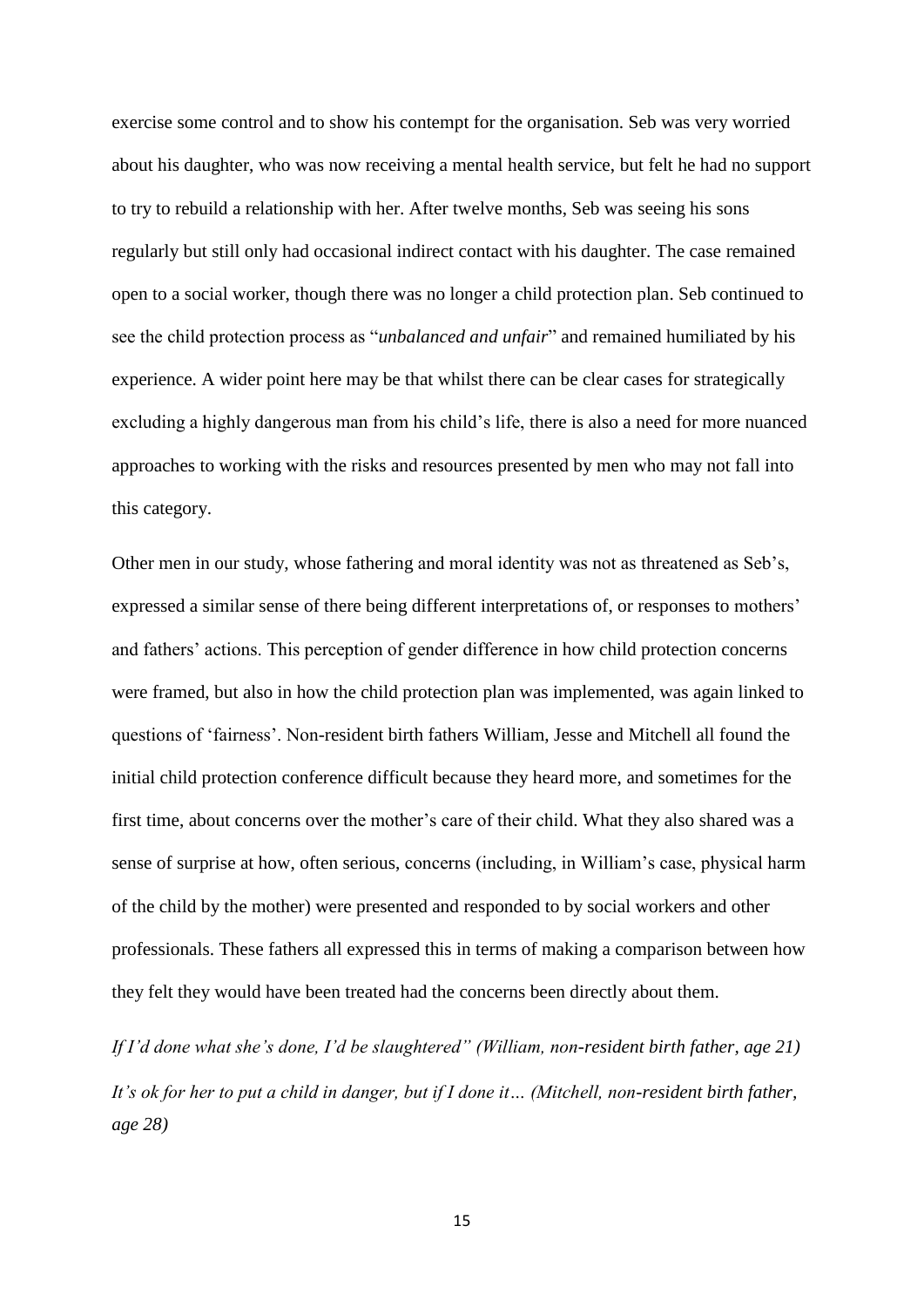*A mother has a lot of power. She has to do something drastically wrong to lose those kids. They always stick with the mother, really (Jesse, non-resident birth father, age 29).*

The wider point illustrated by these and other fathers, is that mothers' care and also mothers' behaviour in relation to the child protection process, appears to be tolerated and supported in ways that are not so available to fathers. For example, for Anthony, this tolerance was linked, again, to the more general perception of social work as 'rushed and slow' where, a crisis in the mother's care is followed by an extended period of supporting her to cope or improve. As Anthony described it:

# *There'll never be enough danger to get more involved, but never enough confidence to get less involved*

Paul, a birth father who had care of three of his four children under the terms of the child protection plan, expressed his sense of a greater tolerance for women's parenting in terms of mothers being able to 'get away' with things. Paul felt that his ex-partner Bex was not held to account for her parenting or for her non-compliance with the child protection plan, and this undermined his confidence in the social worker and the process as a whole.

*Repeatedly Bex broke what was written in the child protection plan and there is no, it says obviously you agree to it blah, blah, blah, but there is no consequences of breaking the plan*.

Paul also saw this tolerance in terms of a protracted period of 'slow' social work, where the original 'serious' concerns about Bex's care of the children appeared to give way to a process of extended 'chances'. Clearly, Bex's own experience of the child protection process is likely to have been different to Paul's. This apparent extended support of mothers by social workers may, in fact, be more an expression of the tendency to hold them *more* responsible than fathers, for children's welfare. Nonetheless, noting these differences in perception and acknowledging fathers' perspectives on the pace and nature of social work intervention is important for retaining men's engagement and confidence in the system.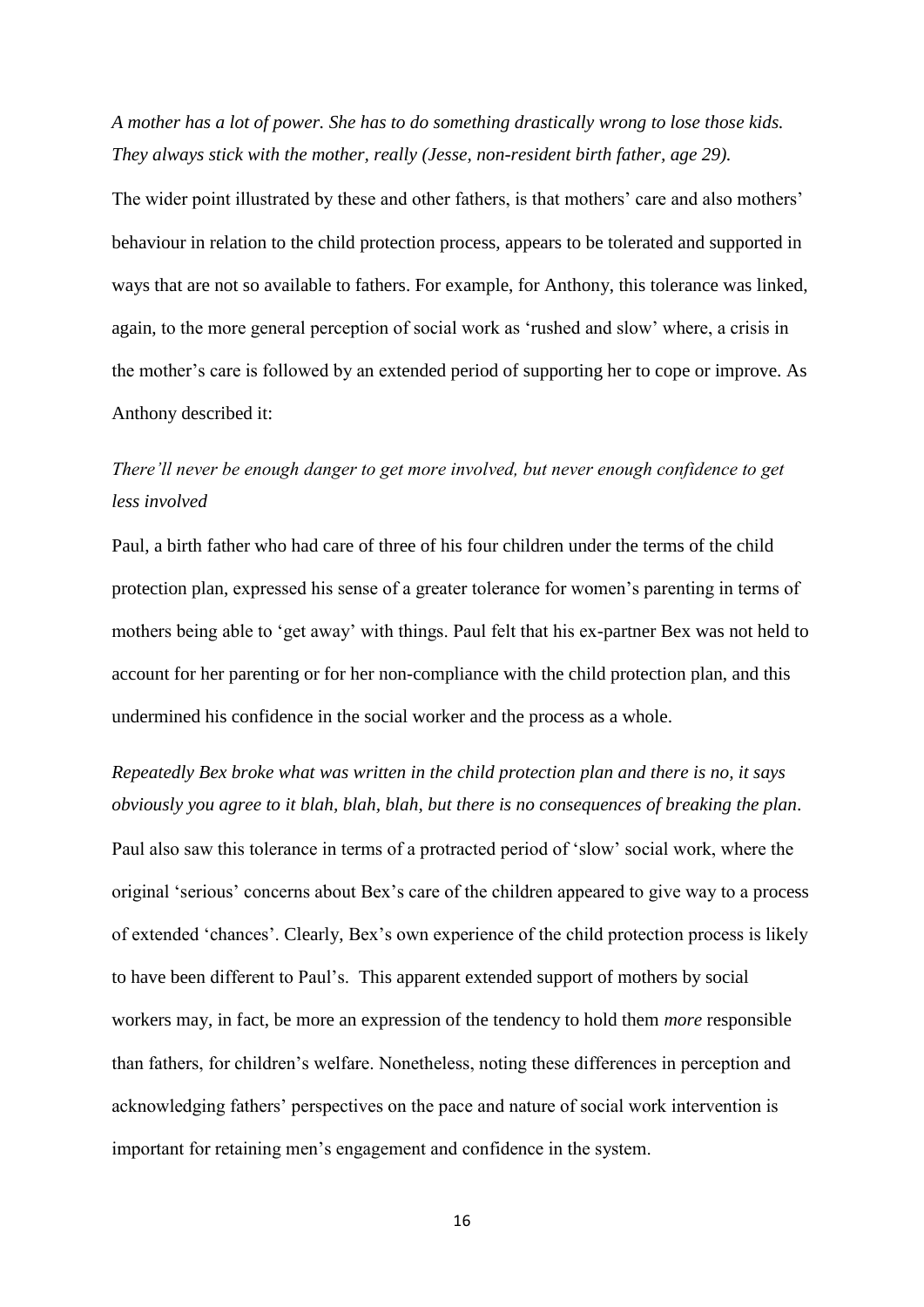It is also important to note that the fathers discussed here all acknowledged the importance of mothers in children's lives and did not appear to be seeking an overly punitive response from the social workers. They perceived that the child protection process held mothers and fathers to account in different ways and to different degrees, and that, for them, this could constitute unfairness within the system. Social workers also reflected on the issue of tolerating or persisting with mothers, and recognised this as a point of gender difference. The comment below shows how this issue is directly connected to how social workers interpret and respond to anger and aggression.

*If a woman is angry towards you and she is the sole carer of those children you don't really have a choice but to continue trying to engage with her, so I think it is a lot easier to cut a man out of that process at that point than it is to cut a woman out (Social worker)*

Finally, men's sensitivity to gender difference and getting a 'fair hearing' was prominent in cases where men had some experience of domestic abuse. An important feature of our study is that it offers insight into the range and complexity of circumstances in which men talk about being involved in domestic abuse (n=13). Our sample contained men who had past convictions for domestic violence, or who had been acknowledged as past or current victims of abuse; men who experienced allegations of domestic abuse, and men who raised concerns about mothers' abusive behaviour. It included men who acknowledged fault, and those who did not; men who were separated, and who were in couple relationships; men who had received services and those who had not. In these varied circumstances, two findings are important to highlight. One is that whatever participants' experience of domestic violence and abuse (DVA), there was near universal agreement that, in principle, it was wrong for men to assault their partners. The implication of this is that when men admitted such abuse, some combination of mitigation and/or remorse was required. Secondly, is the point that this group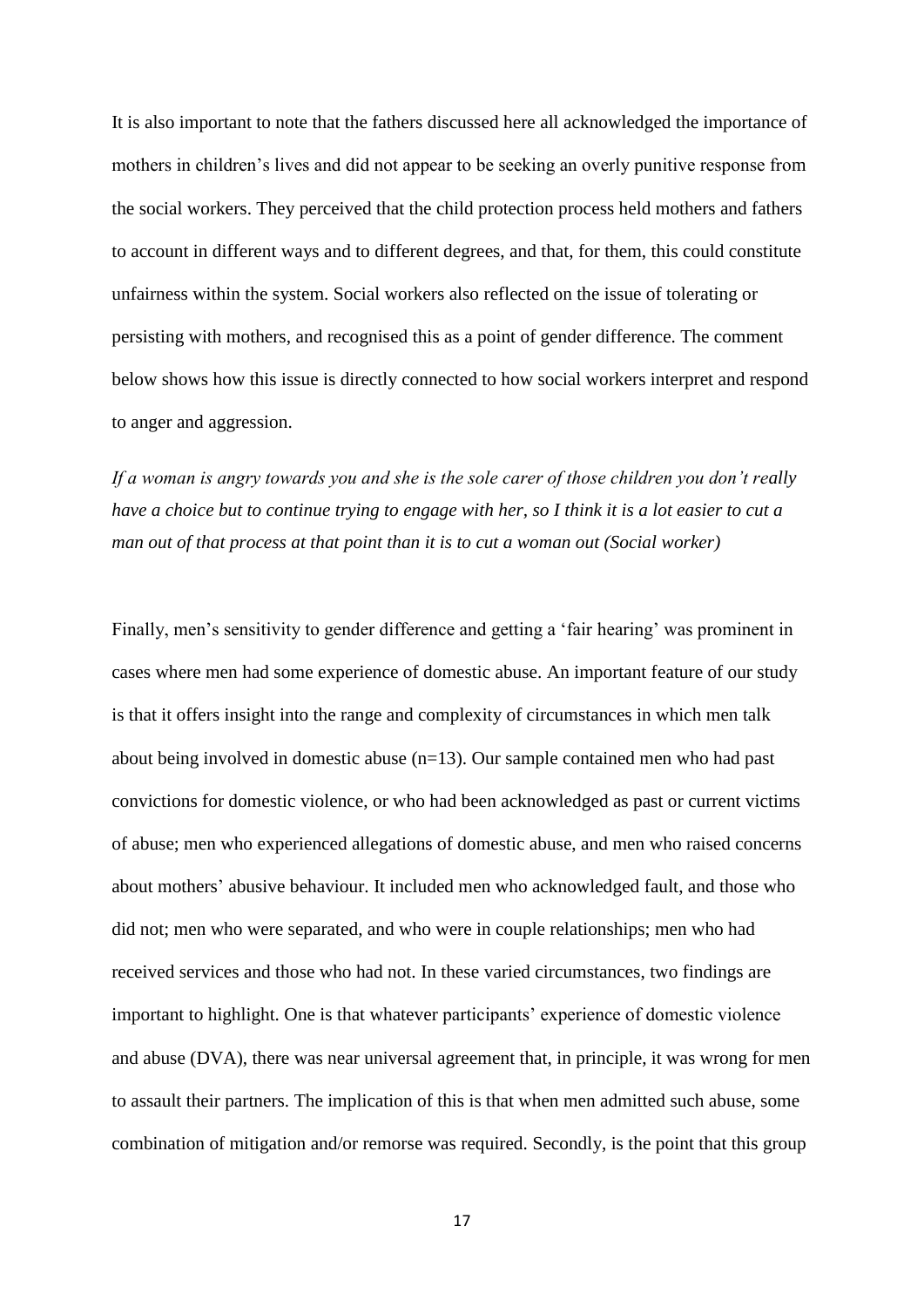of men perceived, and sometimes experienced directly, a clear gender difference in how allegations of domestic abuse are handled by social workers and other professionals. As one manager discussed, social workers can find it difficult to notice or question their own thinking about gender, in relation to responding to domestic abuse, particularly alongside their thinking about men and women as parents.

*I had a case the other day where a mum has got bail conditions for not having contact with the children's father and we are having a Child in Need meeting and the social worker is arguing that mum needs to come to the meeting and I am like 'wait no, switch it, she is the guy, she has assaulted mum, switch it, he wouldn't be there would he? (Social Work Manager)*

The most specific examples of this perceived gender difference come from men who were in a position to contrast experiences of making allegations or raising concerns (about mothers), with having allegations made against them (by mothers). Separated fathers Henry, Kyle and Corey all described their relationship with their children's mothers as conflicted, with additional problems including the mother's drinking or mental health. Each spoke about raising concerns with police or social workers either prior to or as part of the child protection process (or both) and each claimed to have been subject to physical or mental abuse from her. As the child protection process moved on, all three found themselves subject to allegations of domestic abuse from their ex-partners, which resulted in a range of consequences including obstructing them from being considered as alternative carers for their children. These experiences generated or confirmed their sense of unfairness and gendered thinking by professionals which often exacerbated already fragile working relationships with social workers. Corey recalls his anger at being disbelieved over his account of an alleged fight with his ex-partner, and Kyle and Henry refer to wider gender stereotypes that prevent them getting a fair hearing.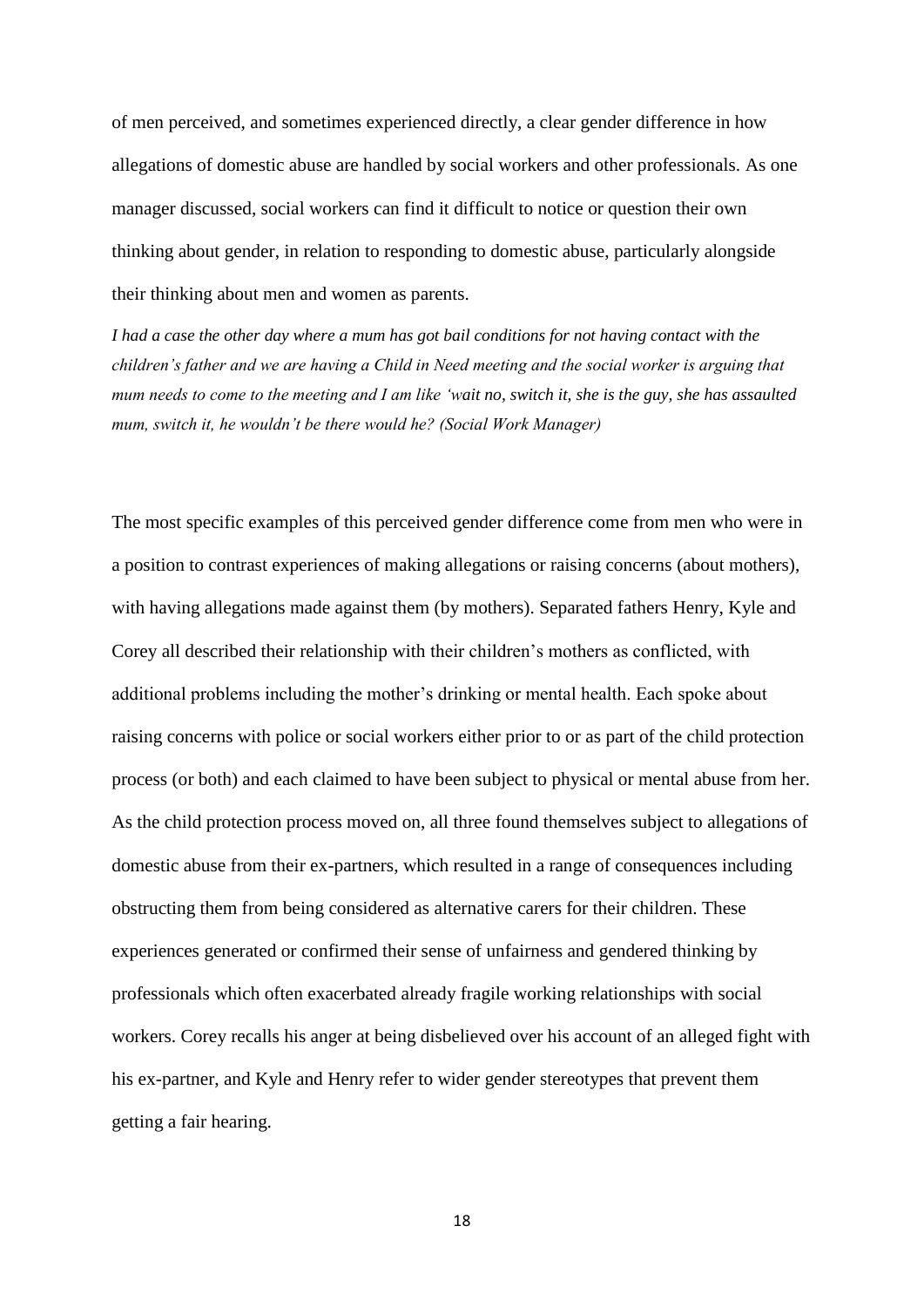*I said 'you called me a liar - it is pointless you talking to me because you don't believe me' (Corey, non-resident birth father who became the main carer, age 37)*

*People take the woman's side…how many men end up with their children living with them? They automatically assume that children will live with their mum (Kyle, non-resident birth father who became the main carer, age 30)*

*Everyone assumes it's the father's fault. They don't even ask, they assume he is bullying…That should change. (Henry, birth father who became the main carer, age 46)*

These three men went on to become the main carer for their children, with varying degrees of support from Children's Services and the Family Court, and in two cases only once incontrovertible video evidence of their experiencing domestic abuse was produced. Whilst the national picture of domestic abuse demonstrates that men such as Kyle or Henry are in the minority (ONS 2016, Myhill 2017), their experiences illustrate the impact of allegations against fathers within the child protection process. For these and other men subject to allegations of abuse or harassment, the consequences are often swift and far-reaching and can significantly delay or prevent men's parenting being considered or taken seriously.

These men's shared perception was that allegations of abuse often produce a reactive response from social workers (instigating a 'rushed' period of social work practice) in which men can find themselves in an isolated position from which it is hard to return. This isolation and mutual mistrust between men and social workers is also likely to be exacerbated if men react with anger, or if social workers are unwilling to reconsider their involvement. Our study suggests then, that when the child protection process involves allegations and/or counterallegations of domestic abuse there may be a tendency towards a more gendered and binary approach in which men are easily assumed to be 'perpetrators'. Where such fixed or binary thinking about men is more likely to occur, a balanced assessment of the risks and resources a man may present is both much needed and more challenging to achieve.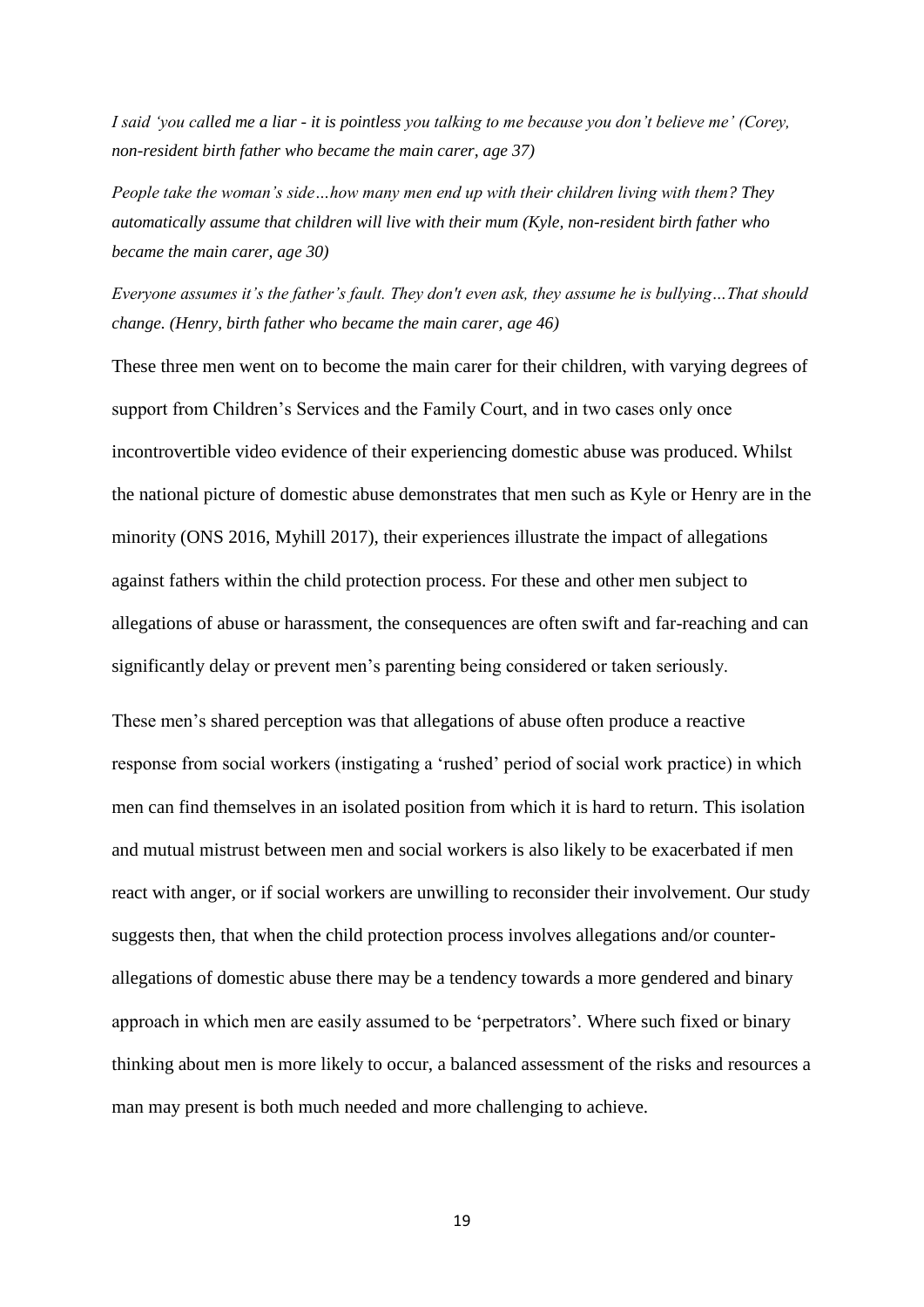Our findings also reflect the growing view of domestic abuse as a complex phenomenon, with many precipitating and exacerbating factors (Ali, Dhingra & McGarry, 2016). This includes recognising the diversity in circumstances, types, levels, and consequences of abuse that men, women and children experience, and with which child protection and other services must engage. The timely and full investigation of allegations of domestic abuse is critical, and the prominence of believing a disclosure of such abuse is rightly seen as a cultural and institutional advance. Yet, it is important to remember how both the experience of, and societal response to, domestic abuse remains a flashpoint for gender difference and inequalities. This means that professional responses to domestic abuse have to be able to accommodate complexity and be alert to fixed thinking in what is a serious, emotive and high-stakes problem.

#### **Discussion**

The examples discussed above illustrate our attempt to integrate analysis of men's wider lives as fathers with their encounter with the child protection system. The QL approach used has also facilitated a particular focus on the temporal aspects of experience and of child protection as a process unfolding over time. In this paper, we have concentrated on one element of our analysis, where men's perceptions of time and of gender combine to produce a point of heightened tension between them and child protection professionals. This tension troubles the encounters between men and social workers, challenging each to think about gender difference, or resort to fixed and stereotypical thinking about parenting, responsibility and also risk. In expressing a sense of gender unfairness, men sometimes had to reconsider their own (often ambivalent) actions and identities as fathers. In responding to co-parental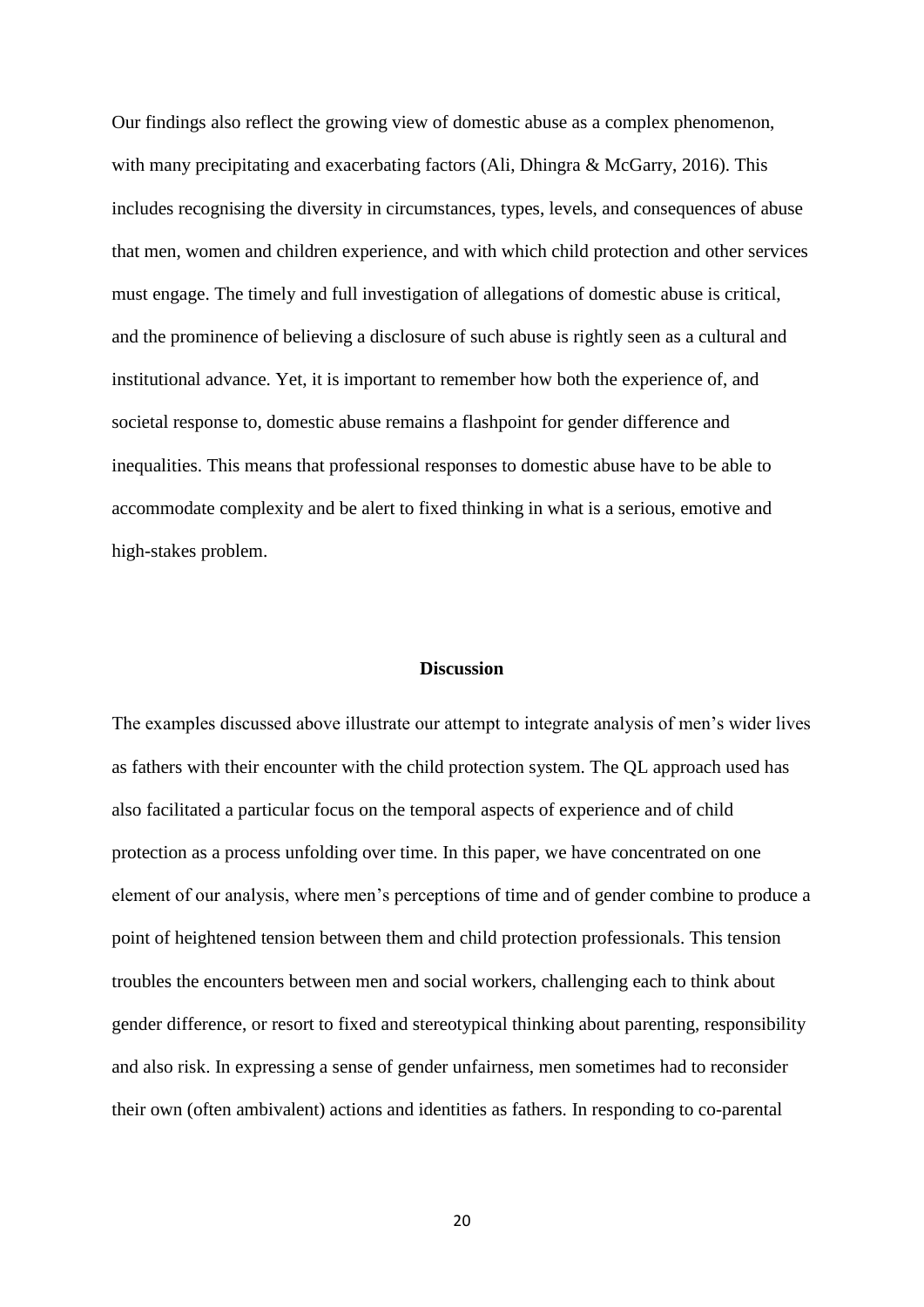conflict and allegations of domestic abuse, social workers were sometimes obliged to reconsider both organisational and cultural assumptions that shaped 'normal' practice.

We suggest that a number of organisational factors have the potential to support or hinder more effective child protection practice with men. In our exploration of men's concerns over getting a fair hearing, the issue around some of these organisational factors is not just about whether things happen, but when, and how they happen. In order to demonstrate both fairness, but also genuine interest in men's perspectives, the time invested in managing this is crucial. So too is the timing of contact with men, and this includes making direct contact early in the child protection enquiry, and also attending to how social worker visits with separated and conflicted parents are managed. In addition, an over-reliance on the formal child protection process, with its schedule of meetings, appears insufficient and sometimes inappropriate for enabling such direct and individual time with fathers. More generally, men's perception of social work as both 'rushed and slow' indicates some combination of misunderstanding or miscommunication about the nature and pace of child protection enquiries and subsequent interventions. Our analysis highlights the significance of temporal aspects of men's experience of child protection for managing fathers' (and mothers') expectations and the need for regular communication about the process.

Men and social workers in our study recognised a wider cultural prioritising of mother-child relationships which is likely to feed implicitly or explicitly into social work practice. This means, for example, that there may be gender sensitivities in play when an enquiry involves conflicting accounts of the child protection concern. Our case examples also showed that such gender sensitivities may shape how the initial child protection conference is managed, and that whilst organisational strategies for minimising conflict exist (for example having a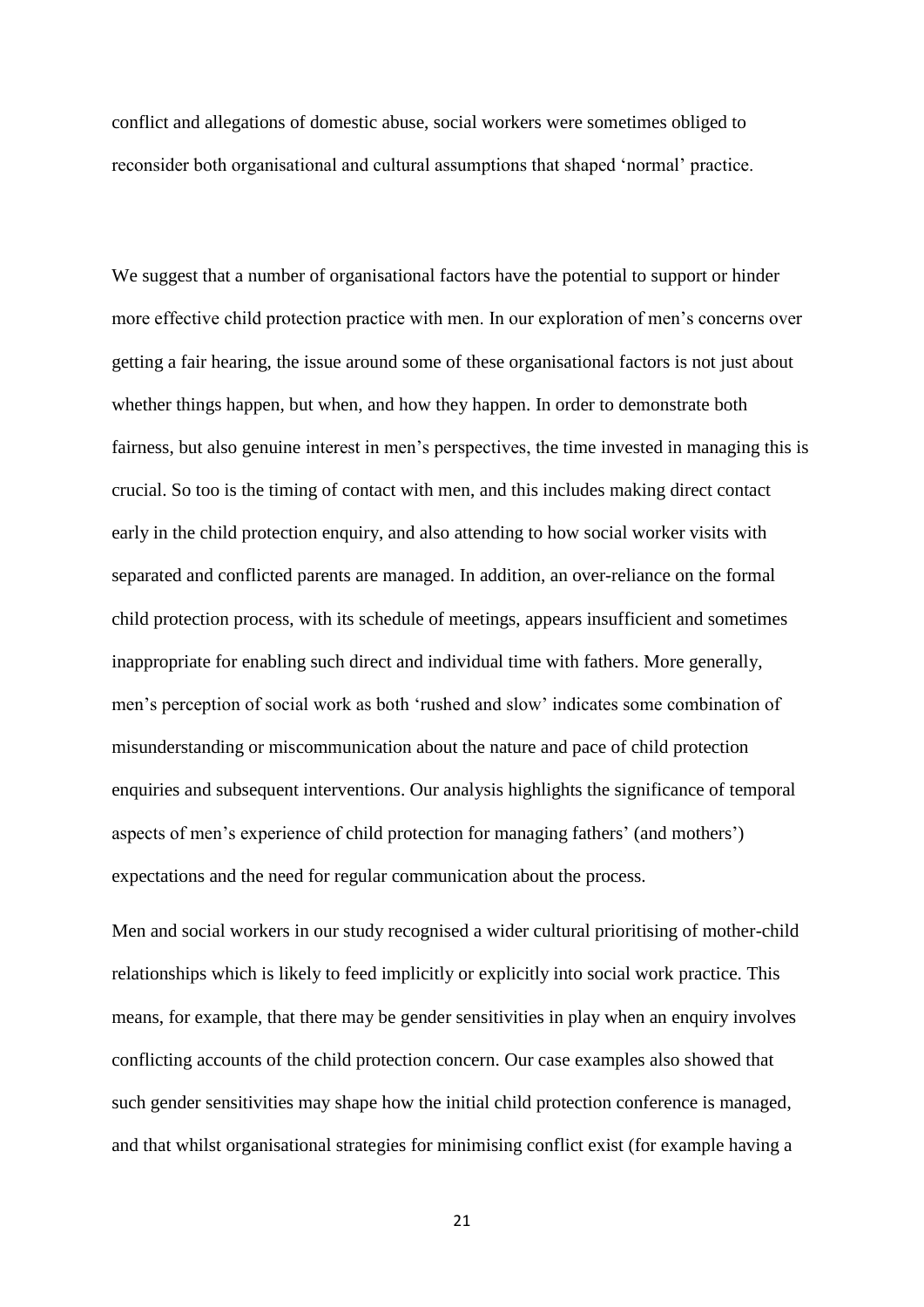'split' conference), these are not necessarily received by fathers in the way intended. Men in our study also appeared sensitive to fairness in terms of when, and how, fathers and mothers are held to account for child protection concerns, and what level of support and review is provided by the child protection plan. This is a potentially significant and complex difference of perception, in that fathers' feeling marginalised or frustrated by an apparent 'tolerance' of mothers' care of the child, could be the inverse of mothers' feeling unfairly burdened by professional scrutiny of them as parents (Gillies, 2006; Featherstone & Peckover, 2007; Strega, Fleet, Brown, Dominelli, Callahan & Walmsley, 2008). It also points to the paradoxical nature of responsibility in that it can be both a burden and a source of authority or power. In these instances, the challenge for social workers and managers is to be more alert to the ways in which assumptions about gender and parenting affect the service received, and perceived, by fathers and mothers.

The most challenging example considered is that of how allegations of domestic abuse and violence (DVA) are handled in child protection. The men's views and experiences of DVA raise controversial issues, echoed in the wider literature. On the one hand, courts and social workers are properly open to criticism for sanctioning potential or ongoing harm to children by allowing domestically abusive fathers continued contact (Macdonald, 2016). However, questions have also been raised about the reliability of DVA assessments in the UK because of an inadequate theoretical base and the use of inflexible tools and practice guidance which assume an exclusive male-on-female model of domestic abuse (Ariza, Robinson and Myhill, 2016). In addition, current practice may not do justice to the complexity of the phenomenon of DVA, overemphasising risk assessment and neglecting managing risks in cooperation with both partners and whole families (Stanley & Humphreys, 2017). Political, legal, and policy debates on this issue can also be limited by an adversarial approach, where advocating the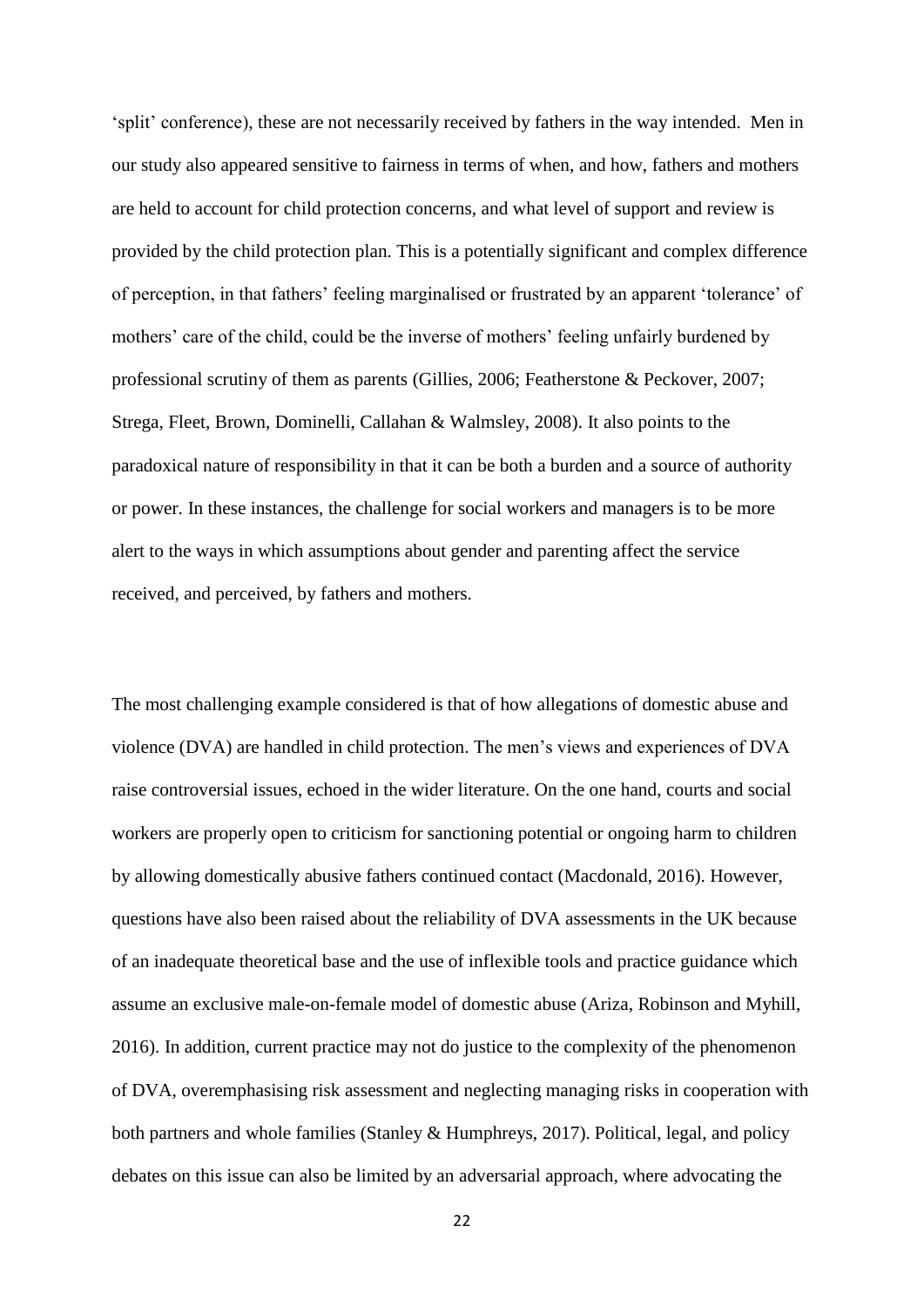particular needs or rights of men is seen as necessarily reducing those of women. Such an approach is unlikely to be compatible with strengths based social work, or with addressing gender inequalities in how accountability and opportunities for change are distributed, or with improving outcomes for children (Featherstone et al 2016). Local authority, policy and practice guidance need to respond to the complex pattern of domestic abuse, in which men commit the majority of abuse, *and* a significant minority of men are victims (Myhill 2017). Such complexity also means that assessment procedures, case analysis, and interventions relating to changing, surviving and dealing with the impact of abusive behaviour, have to attend to gender difference in terms of design, delivery and relationship building (Clapton 2013, Scourfield 2014, Zanoni et al 2013).

### **Conclusion**

Our wider argument then, for improving child protection practice with men involves two key elements. Firstly, the development of a gender sensitive approach to practice, supported by organisational and strategic mechanisms and management support. The value of holding in mind that fathers and mothers encounter different expectations, sanctions, opportunities and constraints around their parenting, is important to emphasise, despite social work's longstanding concern with equality. Our point here, is that the established approach of gender 'neutrality' may have the unintended consequence of ignoring important differences in men and women's experiences of parenting (Clapton 2009). This may lead to, or perpetuate inequalities in how mothers and fathers fare within local authority services and systems and also fails to interrogate the ways that, paradoxically, both fathers' 'presence' and 'absence' can appear troubling to social workers. In this respect we are suggesting a 'both-and' approach for child protection practice, in which both mothers and fathers are routinely and actively involved in the work to safeguard their child. In terms of effective engagement with men, such a 'both-and approach' also involves authoritative and empathic interaction, to both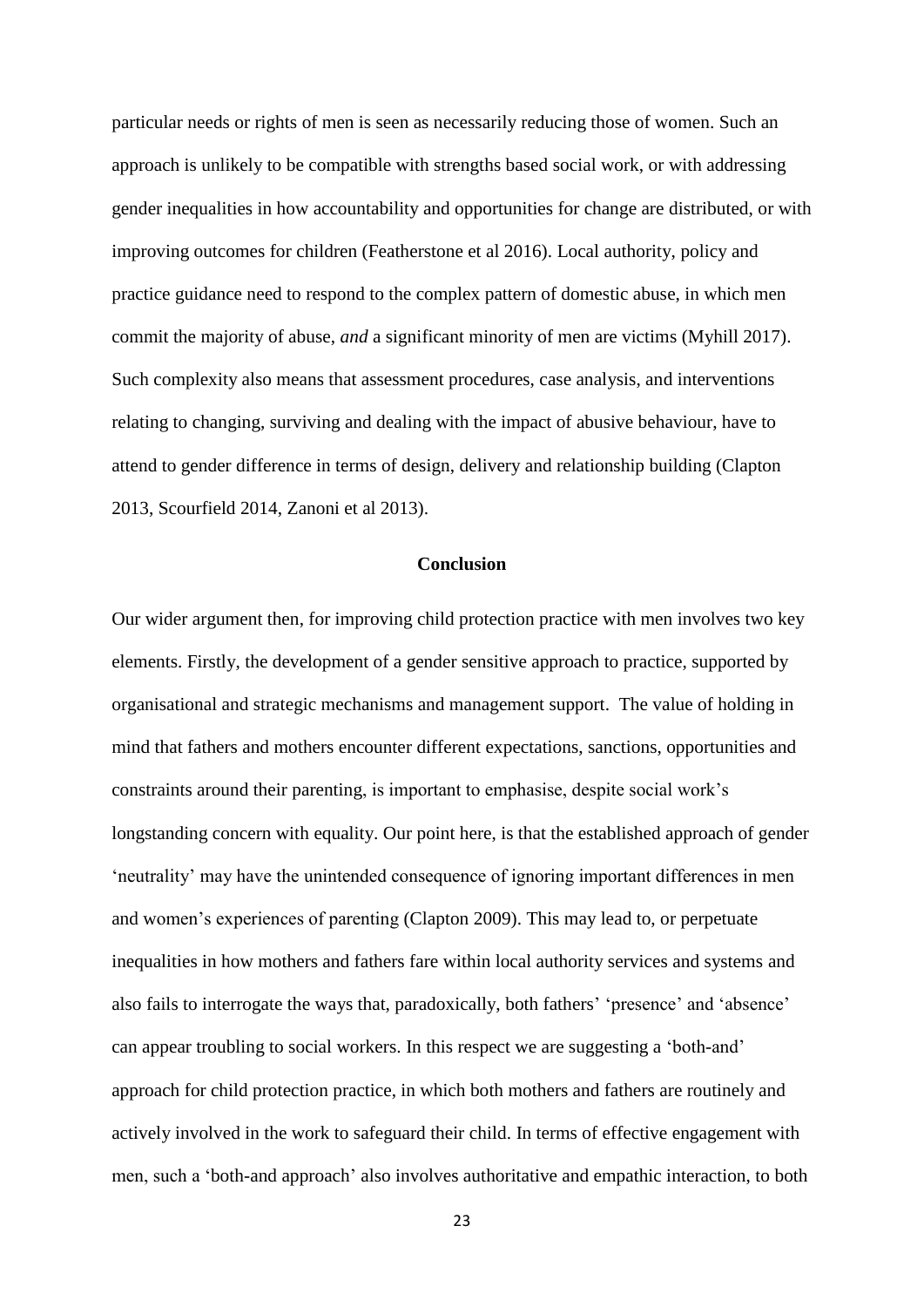hold men accountable, and to directly value their parenting on its own terms. Secondly, we argue the relevance of understanding men's wider lives as fathers, as a necessary part of child protection enquiry, assessment and helping practice. The need for professional curiosity, persistence and time to create opportunities for hearing men's stories is directly relevant to decisions and judgements about their competence and safety as parents, but equally, to building a working relationship out of which such decisions may be 'fairly' reached. Our methodology demonstrated the impact of paying fathers the 'courtesy of serious attention' (Back 2016) and also the centrality of relationships, including with social workers, to men's lives as fathers. Given the renewed interest in relationship based social work, and current optimism about the potential of strengths based approaches to build inclusive and collaborative working relationships with families, it is important to consider what difference this may make to fathers. Our suggestion is that responding to fathers as people with needs and concerns of their own, through a curiosity about their lives is also likely to improve their agency and ability to be effective, involved fathers, perhaps rendering them less troubling in the eyes of social workers and in the child protection process.

### **References:**

Adam, B., 2004. *Time*. Blackwell Publishing.

Ali, P, Dhingra, K & McGarry, J (2016), A literature review of intimate partner violence and its classifications, *Aggression and Violent Behaviour*, 31. pp. 16-25.

Andrews, M., 2014. *Narrative imagination and everyday life*, Oxford: Oxford University Press.

Ariza, J.M.A., Robinson, A. and Myhill, A., 2016. Cheaper, Faster, Better: Expectations and Achievements in Police Risk Assessment of Domestic Abuse. *Policing*, 10(4), pp.341–350.

Ashley, C., Roskill, C., Fraser, C., Featherstone, B., Haresnape, S., and Lindley, B. (2013) Working with risky fathers. *Fathers Matter* 3. London: Family Rights Group.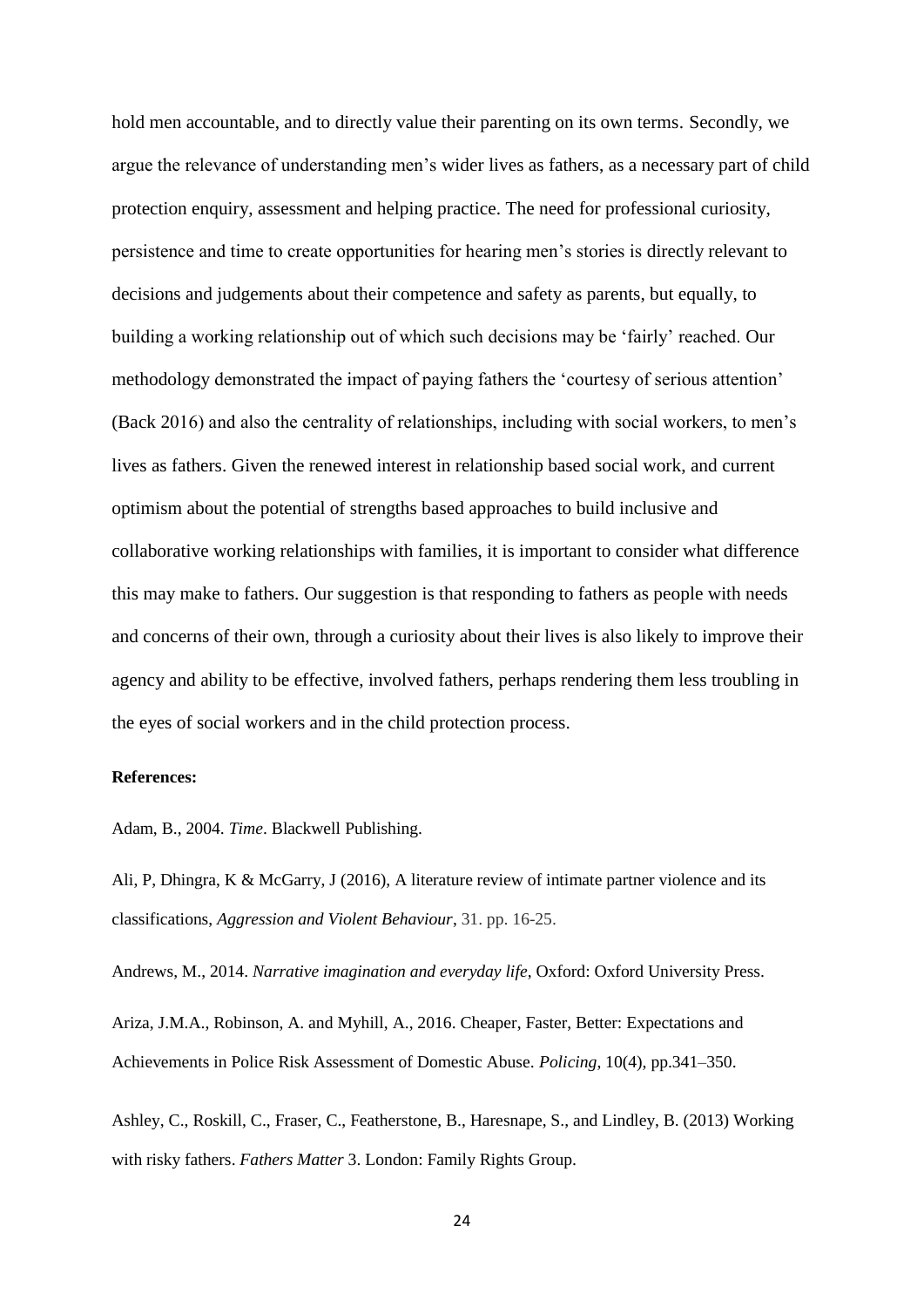Back, L 2007 The Art of Listening London: Bloomsbury

Author X, M., Sorensen, P., Bailey, S., Thoburn, J and Connolly S (2016) Turning points or turning around: Family coach work with 'troubled families', *International Journal of Child and Family Welfare*, 16 (1/2) pp 55-77

Author X, M., Sidebotham, P., Bailey, S. and Belderson, P. (2011)*. A study of recommendations arising from serious case reviews 2009-2010.* London: Department for Education.

Author X, M., Bailey, S., Belderson P. (2010) *Building on the Learning from Serious Case Reviews: a two year analysis of child protection database notifications 2007-2009.* London: Department for Education, DFE-RR040.

Brown, L., Callahan, M., Strega, S., Walmsley, C. and Dominelli, L. (2009) Manufacturing ghost fathers: The paradox of father presence and absence in child welfare. Child and Family Social Work, 14(1) 25–34.

Bywaters, P, Brady, G, Sparks, T, Bos, E, Bunting, L, Daniel, B, Featherstone, B, Morris, K & Scourfield, J (2015), Exploring inequities in child welfare and child protection services, *Children & Youth Services Review*, 57, pp98-105

Bywaters, P (2015), Inequalities in child welfare: towards a new policy, research and action agenda. *British Journal of Social Work*, 45 (1), 6-23.

Clapton, G (2009) How and Why Social Work Fails Fathers: Redressing an Imbalance, Social Work's Role and Responsibility: *Social Work in Action*, 21:1, 17-34 Clapton, G (2013) *Social Work with Fathers: Positive Practice*, Edinburgh, Dunedin

Centre for Social Justice, Fractured Families (2013)

Day, L, Bryson, C, White, C, Purdon, S, Bewley, H, Kirchner Sala, L, & Portes, J (2016) *National Evaluation of the Troubled Families Programme*, Department for Communities & Local Government.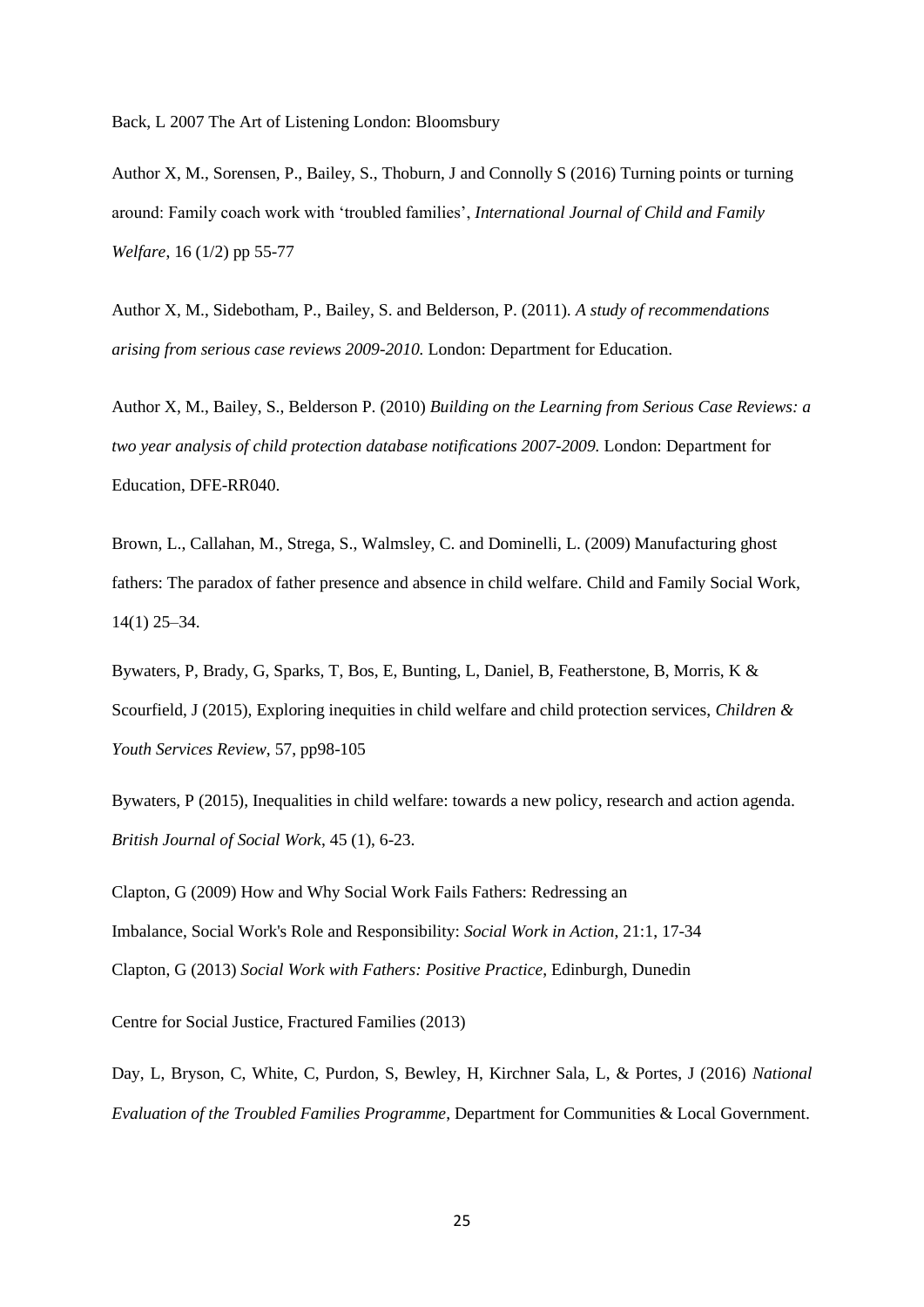Department for Education (2016), Characteristics of Children in Need 2015-16, [https://www.gov.uk/government/uploads/system/uploads/attachment\\_data/file/564620/SFR52-](https://www.gov.uk/government/uploads/system/uploads/attachment_data/file/564620/SFR52-2016_Main_Text.pdf) [2016\\_Main\\_Text.pdf](https://www.gov.uk/government/uploads/system/uploads/attachment_data/file/564620/SFR52-2016_Main_Text.pdf)

Dermott, E & Miller T, (2015) Contemporary Fatherhood; continuity, change and future, *Families, Relationships & Societies*, Vol.4 No.2

Dominelli, L., Strega, S., Walmsley, C., Callahan, M., & Brown, L. (2010) 'Here's my story': Fathers of 'looked after' children recount their experiences in the Canadian child welfare system. *British Journal of Social Work*, 41 351–367.

Eckenrode, J, Smith, E. G, McCarthy, M. E & M. Dineen, M (2014), Income inequality and child maltreatment in the United States, *Paediatrics*, 133 (3) (2014), pp. 454-461.

Ewart-Boyle, S., Manktelow, R.,& McColgan, M.(2015) Social work and the shadow father, *Child and Family Social Work*, 20(4),470-479.

Featherstone, B & Peckover, S (2007) Letting them get away with it; Fathers, Domestic Violence and Child Welfare, *Critical Social Policy*, Vol. 27(2): 181-202

Featherstone, B, Gupta, A, Morris, K & Warner, J (2016), Let's stop feeding the risk monster: Towards a social model of child protection, *Families, Relationships and Societies*, doi: 10.1332/204674316X14552878034622

Forrester, D., Westlake, D. & Glynn, G., (2012) Parental resistance and social worker skills: Towards a theory of motivational social work. *Child and Family Social Work*, 17(2) 118–129.

Gibbons J., Conroy, S & Bell, C., (1995) *Operating the Child Protection System: A Study of Child Protection Practices in English Local Authorities*, London: HMSO.

Gillies, V (2006) *Marginalised Mothers; Exploring Working-Class Experiences of Parenting*, London: Routledge

Gordon, D, Oliveros, A, Hawes, S, Iwamoto, D & Rayford, B (2012), Engaging fathers in child protection services, *Children & Youth Services Review*, 34, pp1399-1417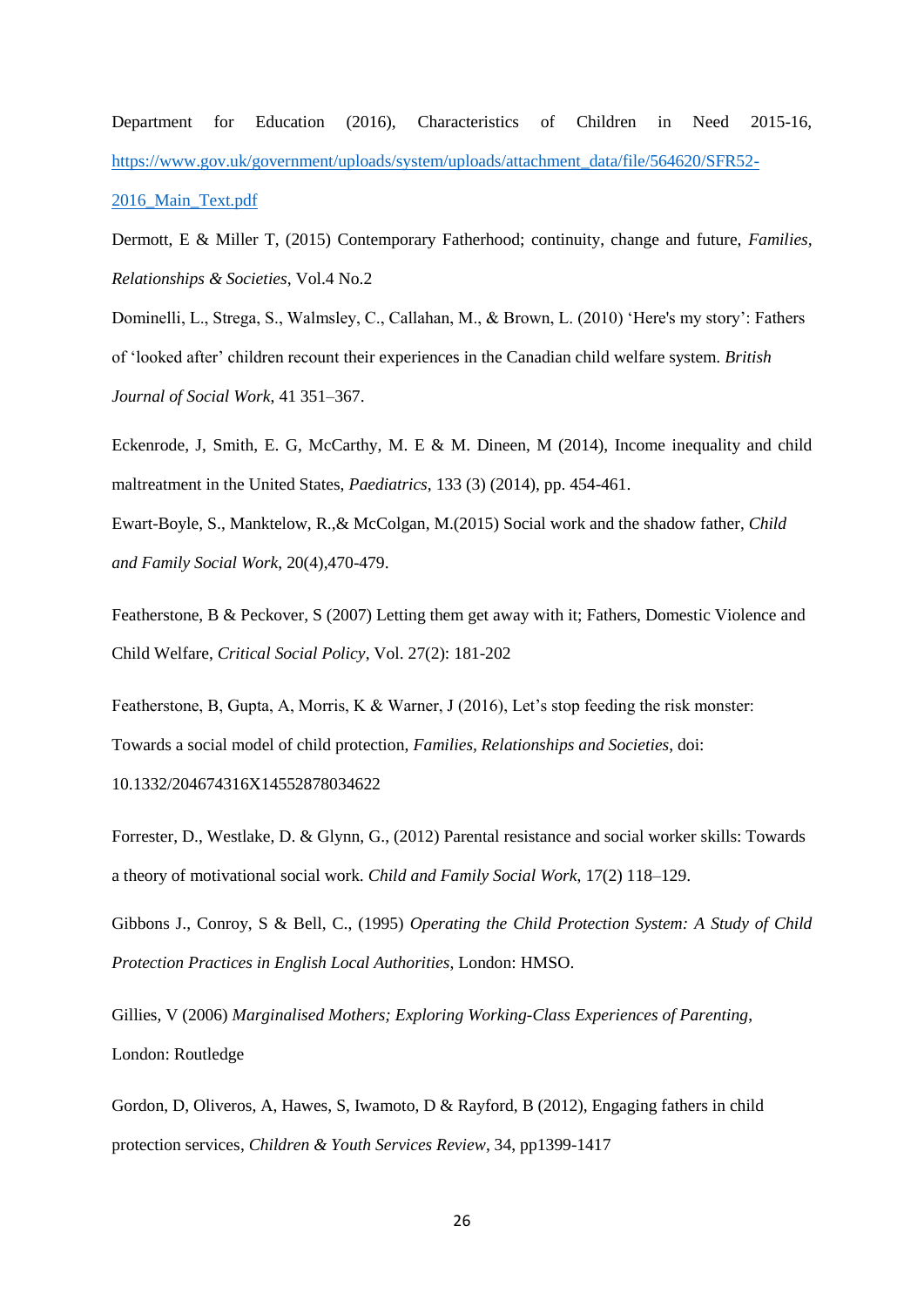Henwood, K. and Procter, J. (2003), The 'good father': Reading men's accounts of paternal involvement during the transition to first-time fatherhood. *British Journal of Social Psychology*, 42: 337–355

Hingley-Jones, H & Ruch, G (2016) 'Stumbling through'? Relationship based social work practice in austere times, *Journal of Social Work Practice*, 30:3, 235-248

Howe, D,(2014) *The Compleat Social Worker,* Basingstoke: Palgrave Macmillan.

Jutte, S., Bentley H., H., Miller, P., Jetta N. (2014) *How safe are our children?* London: NSPCC.

Keddell, E (2014), Theorising the signs of safety approach to social work: Positioning, codes and power, *Children & Youth Services Review*, 47, 70-77

Lamb, M.E (2010) *The Role of the Father in Child Development, 5th Ed.* New Jersey: John Wiley & Sons, Inc.

Macdonald, G.S., 2016. Domestic Violence and Private Family Court Proceedings: Promoting Child Welfare or Promoting Contact? *Violence against women*, 22(7), pp.832–852.

Maxwell, N., Scourfield, J. & Featherstone, B. (2012) Engaging fathers in child welfare services: A narrative review of recent research evidence. *Child and Family Social Work*, 17 160–169.

Morris, K (2012) Thinking Family? The Complexities for Family Engagement in Care and Protection *British Journal of Social Work*, Volume 42, Issue 5, 1 July 2012, Pages 906–920

Morris, K (2013), Troubled families: vulnerable families' experiences of multiple service use, *Child & Family Social Work*, 18, pp198-206

Munro (2011) The Munro Review of Child Protection, Final Report <http://www.education.gov.uk/publications>

Myhill, A. (2017) Measuring domestic violence: context is everything, *Journal of Gender-Based Violence*, vol 1 no 1, 33–44,

Neale, B, Henwood, K & Holland, J (2012) Researching Lives through Time, *Qualitative Research*, 12 (1) 4-15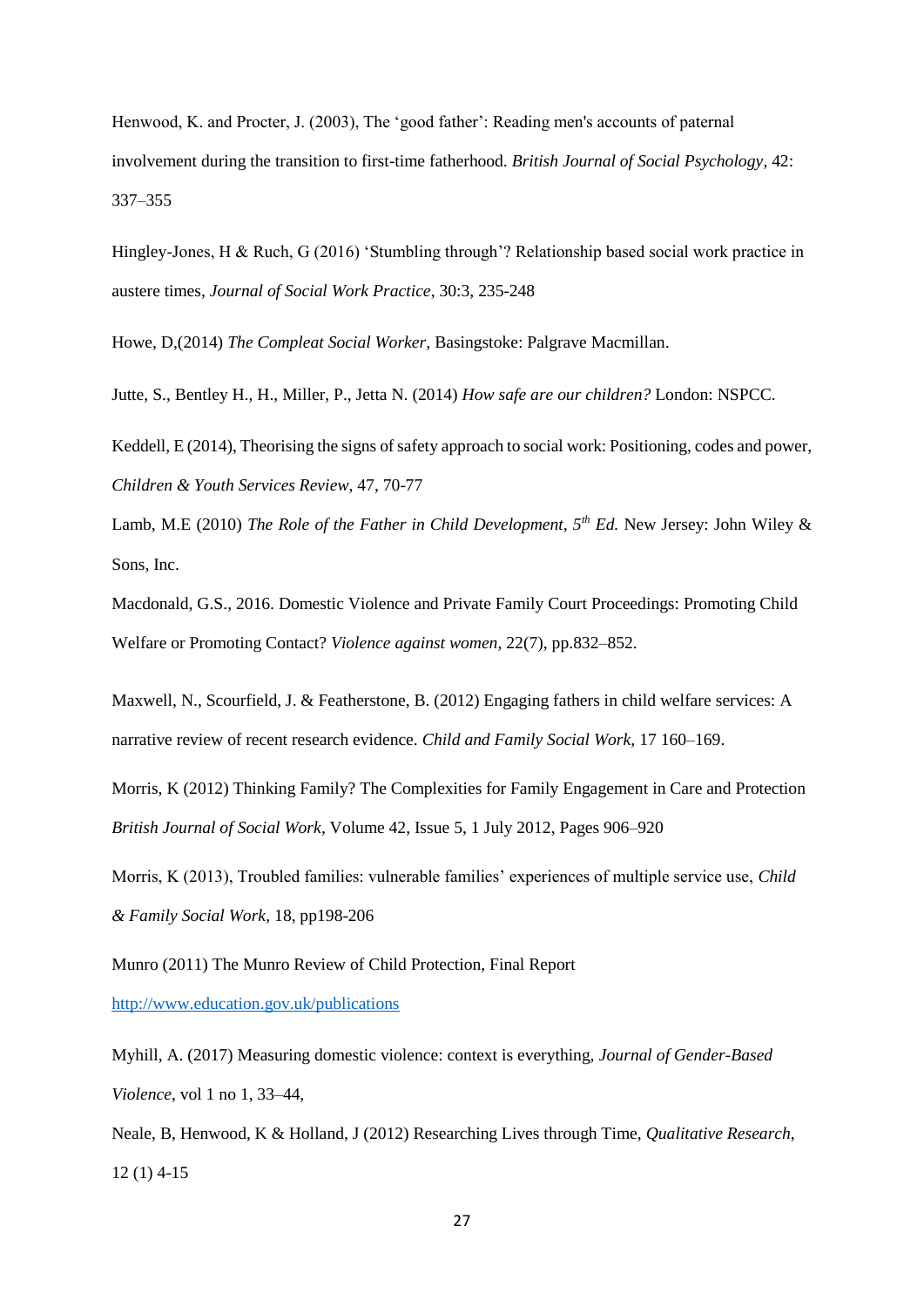Norman, H (2017) Paternal Involvement in Childcare: How can it be classified and what are the key influences? *Families, Relationships & Societies*, Vol.6 No.1 89-105

Ofsted (2013) Social Care Annual Report. Manchester: Ofsted.

ONS (2016) *Domestic abuse in England and Wales*. Downloaded from <https://www.ons.gov.uk/releases/domesticabuseinenglandandwalesyearendingmarch2016> 24 May 2017.

Osborn, M (2014) Working With Fathers to Safeguard Children, *Child Abuse & Neglect*, 38 (993- 1001)

Ribbens McCarthy, J, Edwards, R & Gillies, V (2003) Making Families, Moral Tales of Parenting & Step Parenting, Durham: Sociology press

Rivett, M. (2010) Working with violent male carers. In Featherstone, B, Hooper, C, Scourfield, J & Taylor, J (eds) *Gender and child welfare in society* (pp. 195–222). Chichester: Wiley-Blackwell

Roose, R, Roets, G, Van Houte, S & Vandenhole, W (2013), From parental engagement to the engagement of social work services, *Child & Family Social Work*, 18, pp449-457

Sayer, A (2016) Responding to the Troubled Families Programme: Framing the Injuries of Inequality, *Social Policy & Society*, Vol.16 No.1 155-164

Scott, K. & Crooks, C. (2004) Effecting change in maltreating fathers, *Clinical Psychology Science and Practice*, 11(1) 95–111.

Scourfield, J (2014) Improving work with fathers to prevent child maltreatment, *Child Abuse & Neglect*, Vol.38 pp974-981

Scourfield, J, Allely, C, Coffey, A & Yates, P (2016), Working with fathers of at-risk children: Insights from a qualitative process evaluation of an intensive group-based intervention, *Children & Youth Services Review*, 69, 259-267

Scourfield, J. (2003) *Gender and child protection* Basingstoke: Palgrave.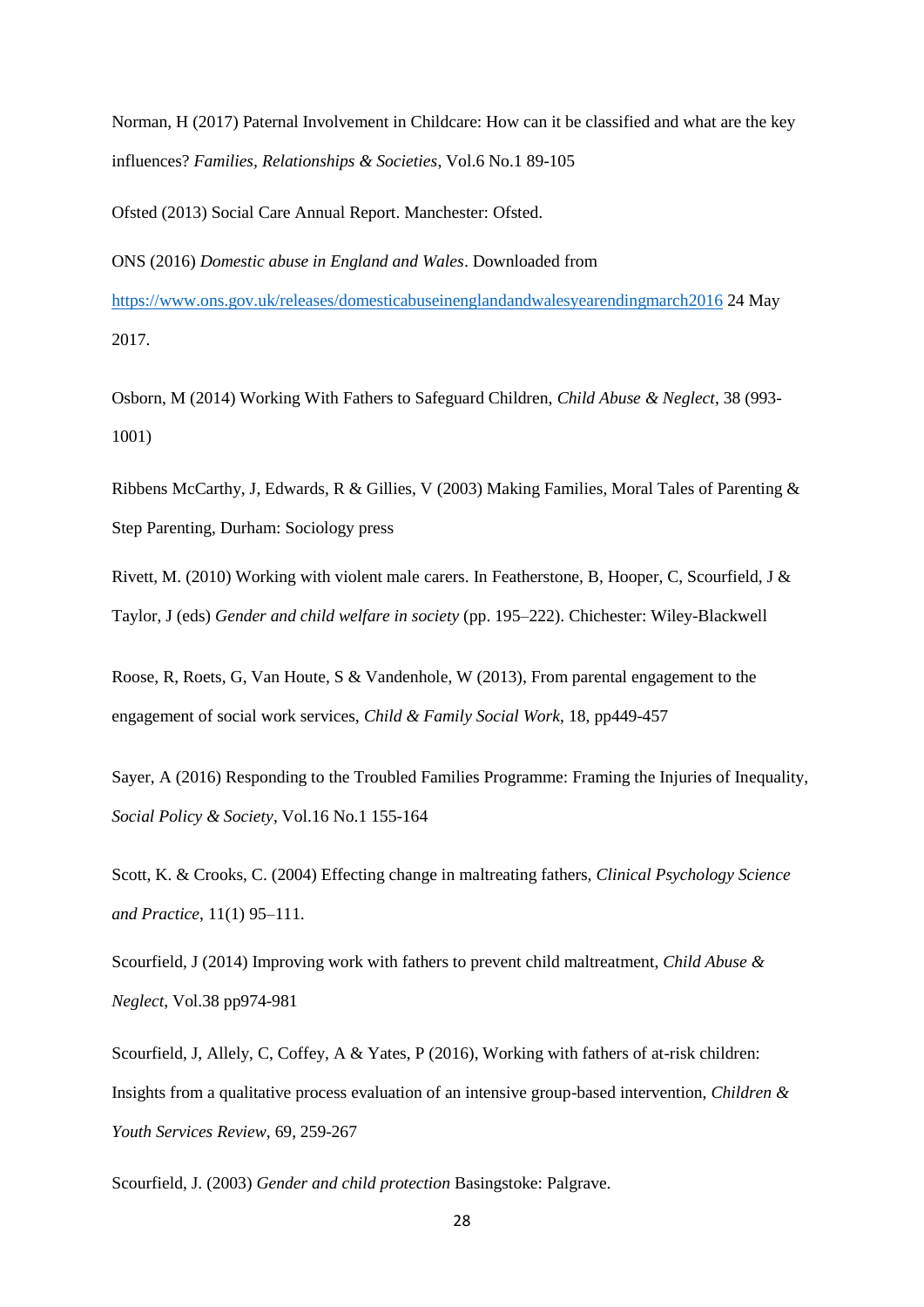Scourfield, J. (2006) The challenge of engaging fathers in the child protection process. *Critical Social Policy*, 26(2) 440–449.

Sidebotham, P, Author X, M., Bailey, Dodsworth J., Garstang J., S., Harrison, E., Reetzer, A. and Sorensen, P (2016) *Pathways to prevention and protection: Triennial Review of Serious Case Reviews,* Department for Education.

Skramstad, H & Skivenes, M (2017) Child welfare workers' views of fathers in risk assessment and planned interventions, *Child and Family Social Work*, 22 (1): 203–212

Social Mobility and Child Poverty Commission (2014). *State of the nation 2014*, London, HMSO.

Standing, G., 2011. *The precariat: The dangerous new class* London: Bloomsbury Academic.

Stanley, N. and Humphreys, C., 2017. Identifying the key components of a 'whole family' intervention for families experiencing domestic violence and abuse. *Journal of Gender-Based Violence*, 1(1), pp.99–115.

Strega, S., Fleet, C., Brown, L., Dominelli, L., Callahan, M. & Walmsley, C. (2008) Connecting father absence and mother blame in child welfare policies and practice. *Children and Youth Services Review*, 30, 705–716.

Thomson R (2007). The qualitative longitudinal case history: practical, methodological and ethical reflections. *Social Policy and Society* 6(4): 571–582.

Turnell, A. (2012) *The Signs of Safety Workbook*. Resolutions Consultancy. Downloaded from [www.signsofsafety.net](http://www.signsofsafety.net/) on 16 August 2017.

Turnell, A. and Edwards, S. (1997). Aspiring to partnership: the Signs of Safety approach to child protection. Child Abuse Review, 6: 179–190.

White, S (1998) Time, Temporality and Child Welfare, *Time & Society*, Vol.7 (1) 55-74